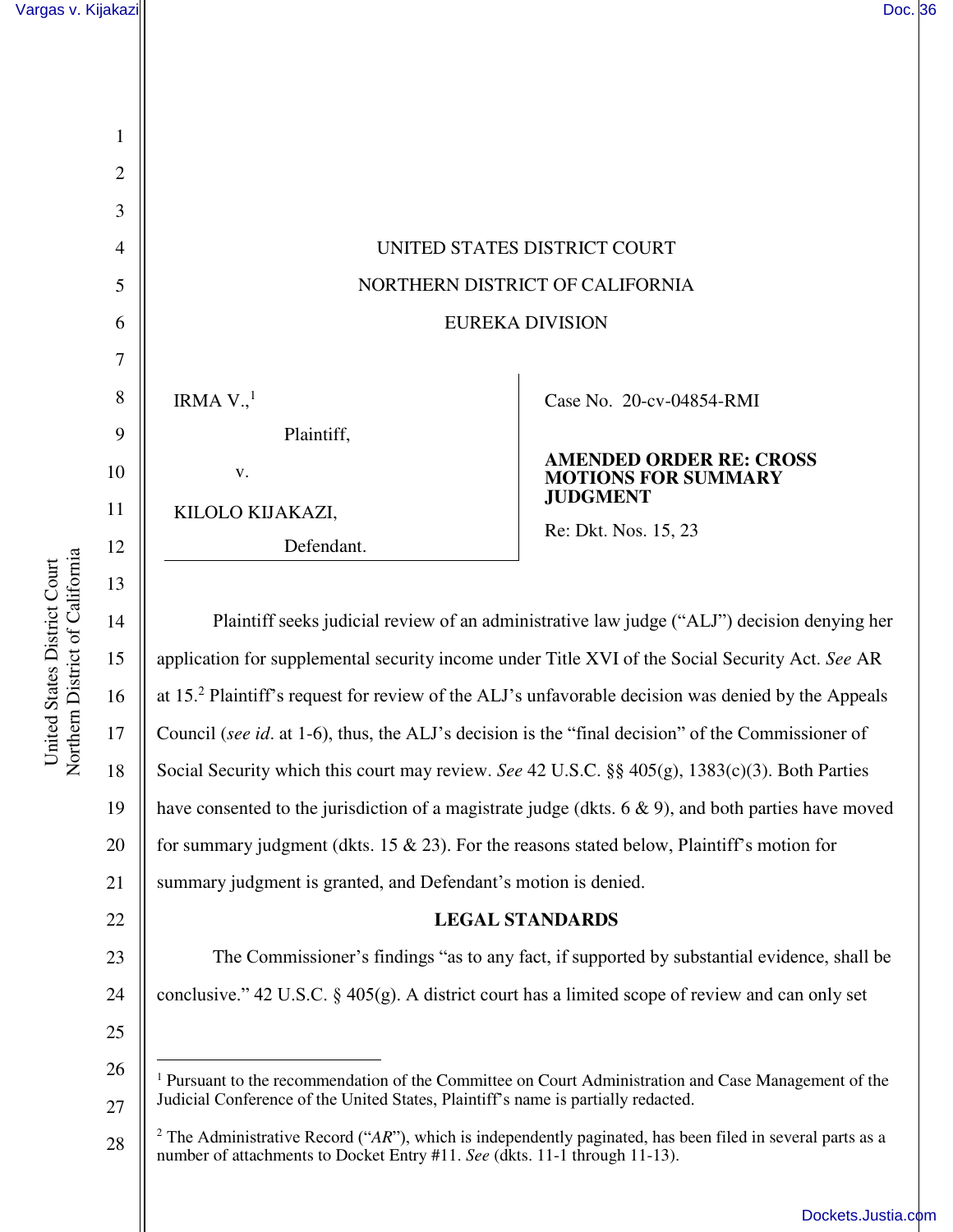2

3

4

5

6

7

8

9

10

11

12

13

14

15

16

17

18

19

20

aside a denial of benefits if it is not supported by substantial evidence or if it is based on legal error. *Flaten v. Sec'y of Health & Human Servs*., 44 F.3d 1453, 1457 (9th Cir. 1995). The phrase "substantial evidence" appears throughout administrative law and directs courts in their review of factual findings at the agency level. *See Biestek v. Berryhill*, 139 S. Ct. 1148, 1154 (2019). Substantial evidence is defined as "such relevant evidence as a reasonable mind might accept as adequate to support a conclusion." *Id*. at 1154 (quoting *Consol. Edison Co. v. NLRB*, 305 U.S. 197, 229 (1938)); *see also Sandgathe v. Chater*, 108 F.3d 978, 979 (9th Cir. 1997). "In determining whether the Commissioner's findings are supported by substantial evidence," a district court must review the administrative record as a whole, considering "both the evidence that supports and the evidence that detracts from the Commissioner's conclusion." *Reddick v. Chater*, 157 F.3d 715, 720 (9th Cir. 1998). The Commissioner's conclusion is upheld where evidence is susceptible to more than one rational interpretation. *Burch v. Barnhart*, 400 F.3d 676, 679 (9th Cir. 2005).

#### **PROCEDURAL HISTORY**

 On October 30, 2017, Plaintiff filed an application for Title XVI benefits, alleging an onset date of March 12, 2015. *See* AR at 15. As set forth in detail below, the ALJ found Plaintiff not disabled and denied the application on December 31, 2019. *Id*. at 15-30. The Appeals Council denied Plaintiff's request for review on June 5, 2020. *See id*. at 1-6. Thereafter, Plaintiff sought review in this court on July 20, 2020 (*see* Compl. (dkt. 1) at 1-2) and the instant case was initiated.

## **SUMMARY OF THE RELEVANT EVIDENCE**

21 22 23 24 25 26 27 28 Plaintiff's life has been punctuated with a great many tragic events. By way of background, Plaintiff (who is now 47 years old) was born in Guadalajara, Mexico, and – along with her family – she immigrated to the United States when she was very young. *See* AR at 502. While her early childhood was unremarkable (so far as the record reflects), Plaintiff began to experience serious academic problems during high school, which eventually caused her to drop out and secure work as a part-time childcare provider. *Id*. At around the age of 18, Plaintiff became a marijuana user, a habit which soon led her to start using crack cocaine. *Id*. After giving birth to her first two children, Plaintiff was unable to discontinue her cocaine use, which eventually resulted in both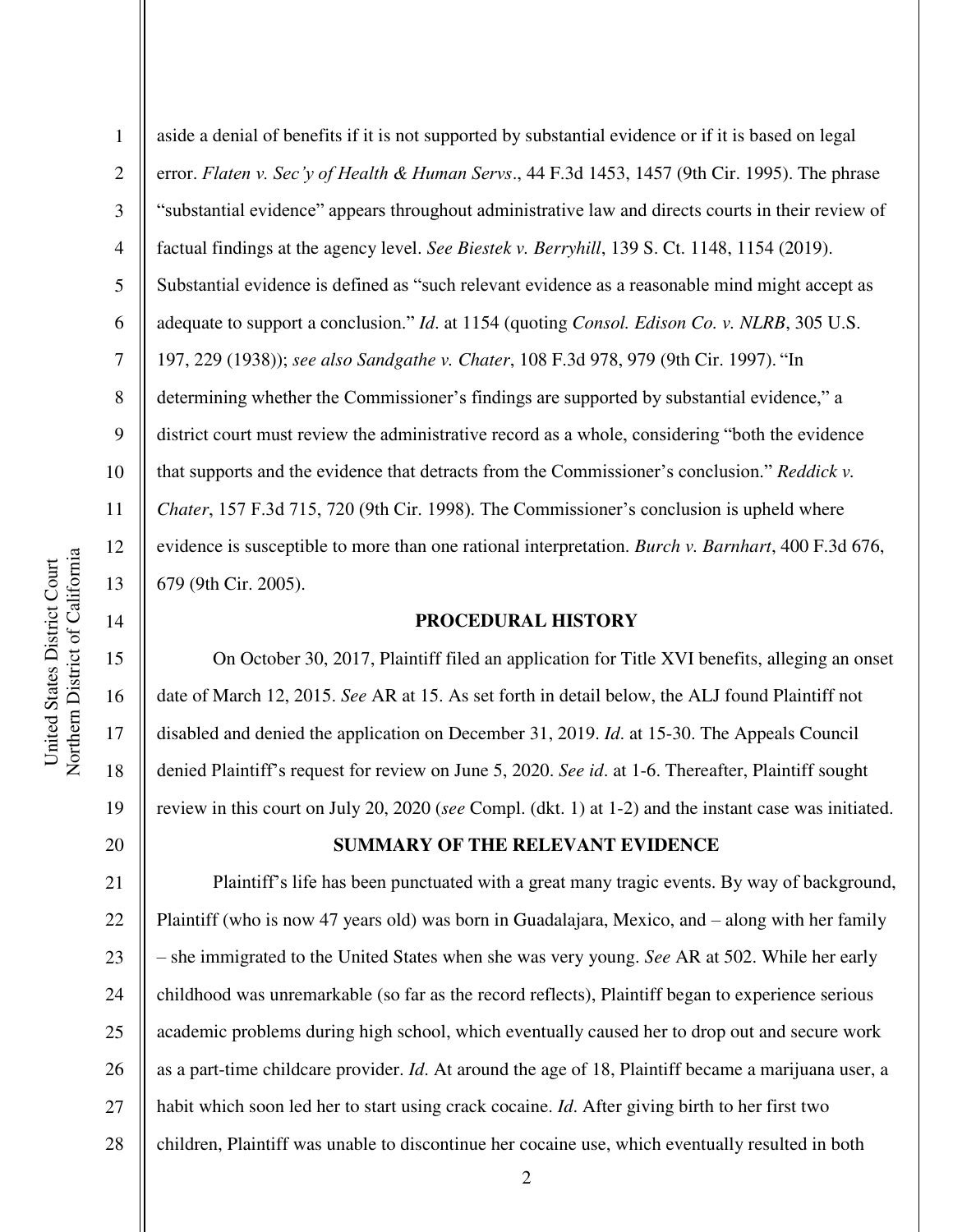2

3

4

5

6

7

8

9

10

11

12

13

14

15

25

children being removed from her custody and placed in foster care. *Id*. Tragedy struck when Plaintiff's second child – a two-year-old boy – died in foster care while he was unsupervised in a playground sandbox, suffocating as a result of ingesting too much sand. *Id*. This tragedy caused Plaintiff to seek help in achieving and maintaining sobriety; at which point, she developed a seizure disorder for which she has been medicated, although she continues to experience seizures to this day. *Id*.

Tragedy struck again in 2015 or 2016 when Plaintiff became the unintended victim of a drive-by shooting while standing outside of a grocery store – she was shot in the back three times by errant bullets. *Id*. As a result of those wounds, Plaintiff continues to suffer from severe back pain, numbness in the leg, and spinal damage. *Id*. at 502, 578 (Plaintiff spent 1 week in the hospital, mostly in intensive care), 759 (the shooting left Plaintiff afflicted with migraines and pain in her back and legs), 833 (bullet fragments are still lodged at various locations in Plaintiff's chest). The shooting, and its consequential spinal damage, caused Plaintiff to also suffer thereafter from migraines – a condition with which she was consistently and repeatedly diagnosed. *See id*. at 908, 912, 915, 918, 960, 988, 1037.

16 17 18 19 20 21 22 23 24 Plaintiff successfully discontinued cocaine use in her early thirties, and she discontinued alcohol use in about 2013. *Id*. at 503. In 2017, tragedy struck again when Plaintiff's 7-year-old grandchild died. *See id*. at 582. Plaintiff now suffers from depression, anxiety, posttraumatic stress disorder ("PTSD"), a seizure disorder, intellectual disorder, diabetes mellitus, and obesity. *See id*. at 17, 501. Plaintiff's intellectual disability caused her to never be able to develop literacy skills (*see id*. at 586-87) which, in combination with her other conditions, operated to keep her from being able to work since she was 21 years old (*see id*. at 583). During her early adulthood, Plaintiff went on to have two more children which she managed to support with the help of various public assistance programs. *Id*. at 507.

## *Medical Evidence*

26 27 28 Plaintiff's treatment history and medical records are sparse and disjointed because her financial situation has rendered her unable to secure frequent and thorough medical care – instead, the vast majority of her medical records are either hospital records (ranging from her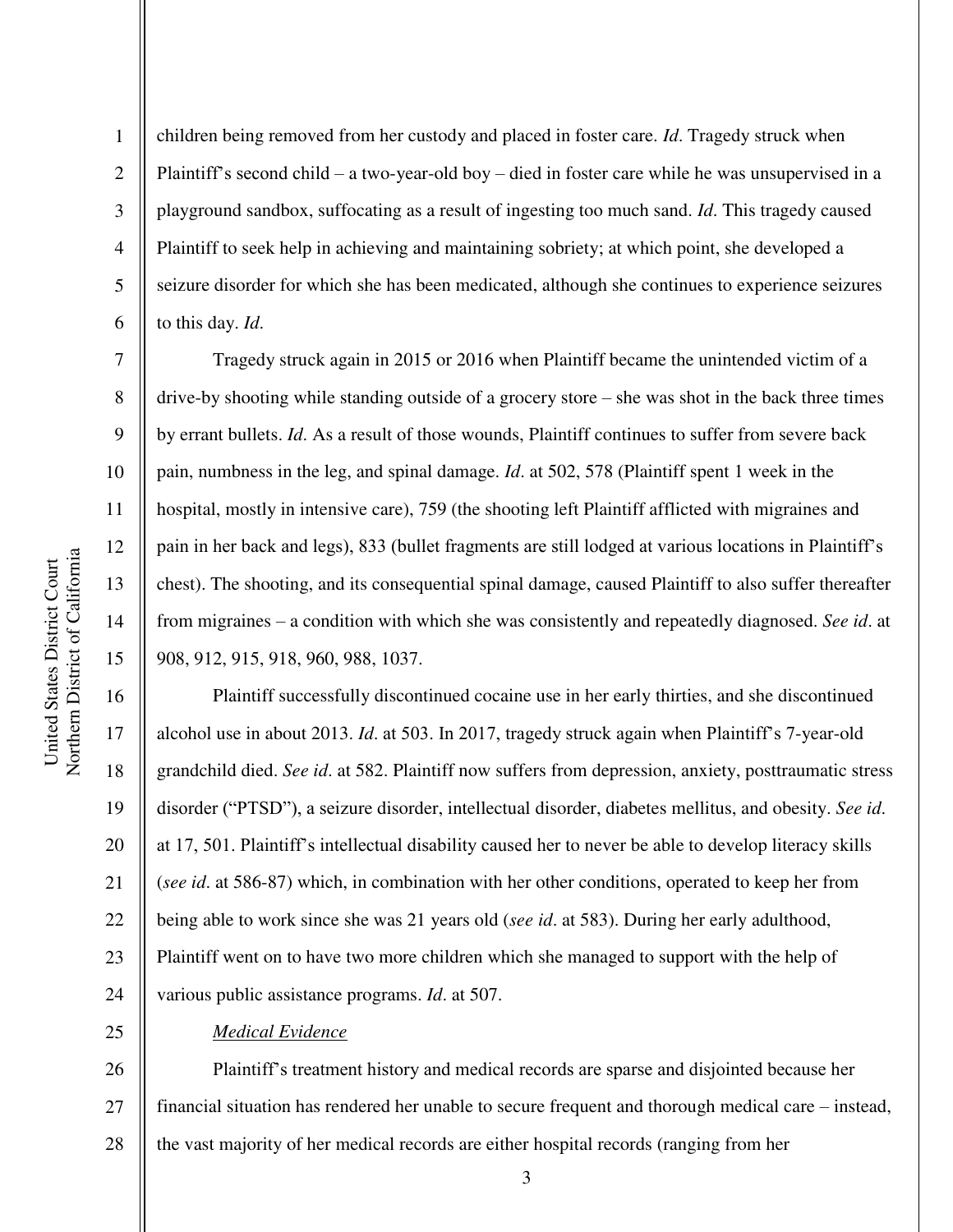Northern District of California Northern District of California United States District Court United States District Court

10

11

12

13

14

15

16

17

18

22

23

24

25

1 2 3 4 5 6 7 8 9 hospitalization following the drive-by shooting, or emergency room visits on other occasions) or the records come from various organizations dedicated to providing clinical services to the poor (e.g., La Clinica de la Raza, Street Level Health Project, Bonita House / Casa Ubuntu). On many occasions, Plaintiff's various treatment providers have noted the symptoms of her major depressive disorder (e.g., persistent mood swings, frequently alternating between lability and tearfulness, depressed mood for most of every day, significant weight loss without dieting, persistent fatigue and low-energy, persistent feelings of worthlessness, an inability to think clearly, and a persistent inability to concentrate on completing tasks). *See id*. at 579, 584, 598, 607, 610, 960, 965, 981-82.

During her course of treatment – over many years – Plaintiff's treatment providers have noted the interconnected and intertwined nature of her impairments; for example, her clinicians have noted that that her seizure disorder fuels her anxiety disorder (in that Plaintiff cannot stop ruminating and worrying about her next seizure event); furthermore, her physical impairments, her PTSD, and her financial condition combine to exacerbate her depression. *See e.g. id*. at 580, 585, 981 ("Her depression is also exacerbated by her chronic pain and her posttraumatic symptoms and grief"). Similarly, Plaintiff's medical records contain voluminous support for her anxiety disorder, which is attended with panic attacks, chest tightness, fatigue, heart palpitations, insomnia, and agoraphobia. *See id*. at 908-09, 917, 919, 960-61, 973, 981-82.

19 20 21 As for Plaintiff's seizure disorder, during an office visit in June of 2019, Plaintiff's treating neurologist, Antonio Jose Silva Sayago, M.D., personally observed one of Plaintiff's seizures in the clinical setting. *See id*. at 1037-41. Dr. Sayago noted the following observation:

> During this visit[,] at some point[,] she suddenly turned the head to the right and stopped responding to any external stimuli. She displayed [] what seemed to be lip smacking. After two minutes[,] she was again making eye contact and fixating with her gaze in response to my voice. She seemed confused and unaware of the event. *Id*. at 1039.

26 27 28 Dr. Sayago diagnosed her as suffering from migraines and from partial symptomatic epilepsy with complex partial seizures. *Id*. at 1040. In line with the overarching theme of Plaintiff's conditions exacerbating one another, Dr. Sayago noted that her intellectual disorder worsens her epilepsy as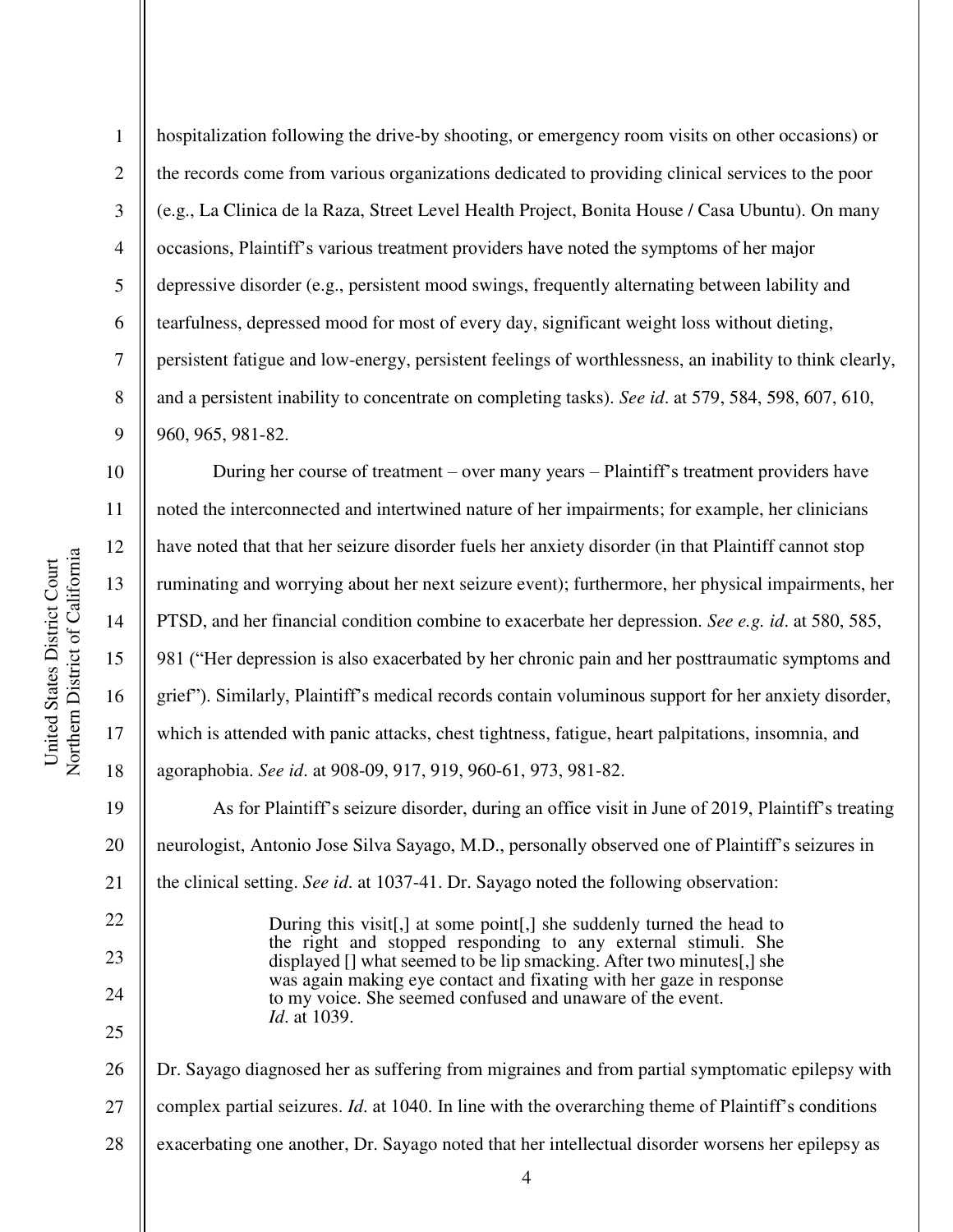1 2 3 4 5 6 7 8 9 10 11 12 13 14 15 16 17 18 19 20 21 22 23 24 25 26 27 28 follows: "it is very difficult to obtain a reliable history as she seems to have poor abstraction and limited insight . . . [which] could be congenital (development delay) . . . I suspect she is not compliant with her antiepileptic drug. A reminder was set on her phone to help her improve compliance with the medication." *Id*. Plaintiff's black-out seizures (of which she does not retain an awareness) were also observed by her clinicians at Casa Ubuntu in November of 2019. *See id*. at 382. On that occasion, while Plaintiff was waiting for her attorneys to pick her up in order to attend the hearing before the ALJ in this case, her clinician noted: I saw [Plaintiff] have a seizure on November 20th, 2019, about a half hour before she was picked up to go attend her Social Security hearing. As a result of the seizure, her coffee spilled on her things. She was completely unaware that she had a seizure . . . [W]hen an episode happens, it takes her approximately 15 minutes to 'come out of it' and be able to resume speaking and moving. However, once she is able to speak and move, she is still often in a confused state, and totally unaware that she had a seizure. *Id*. Then, less than one hour later, while Plaintiff and her attorneys were awaiting the commencement of the hearing before the ALJ at the SSA's Hearing Operations facility in Oakland, California, Plaintiff had another seizure which her attorney described in the following terms: While we were waiting to get called into the hearing room, [Plaintiff] suddenly became non-responsive, her head fell to the side, and she soon began groaning. I understood that she was having a seizure. I briefly stepped outside to seek assistance . . . and [then] [I] tried to engage with [Plaintiff] a few times. She continued to be unresponsive for approximately three minutes. She then began to sit up, and become more alert. [Plaintiff] suddenly stood up, smiled, and walked out of the waiting room without saying a word. After she was gone for a few minutes, [co-counsel] went out to locate her, and could not find her. I then offered to go downstairs to try to find her. As I was approaching the elevator, the elevator doors opened, and [Plaintiff] stepped out. We walked back to the waiting room, and were almost immediately called into the hearing room [and] [t]he hearing began promptly thereafter. *Id*. at 380. Moments later, the hearing before the ALJ (which is described *infra*) was commenced. //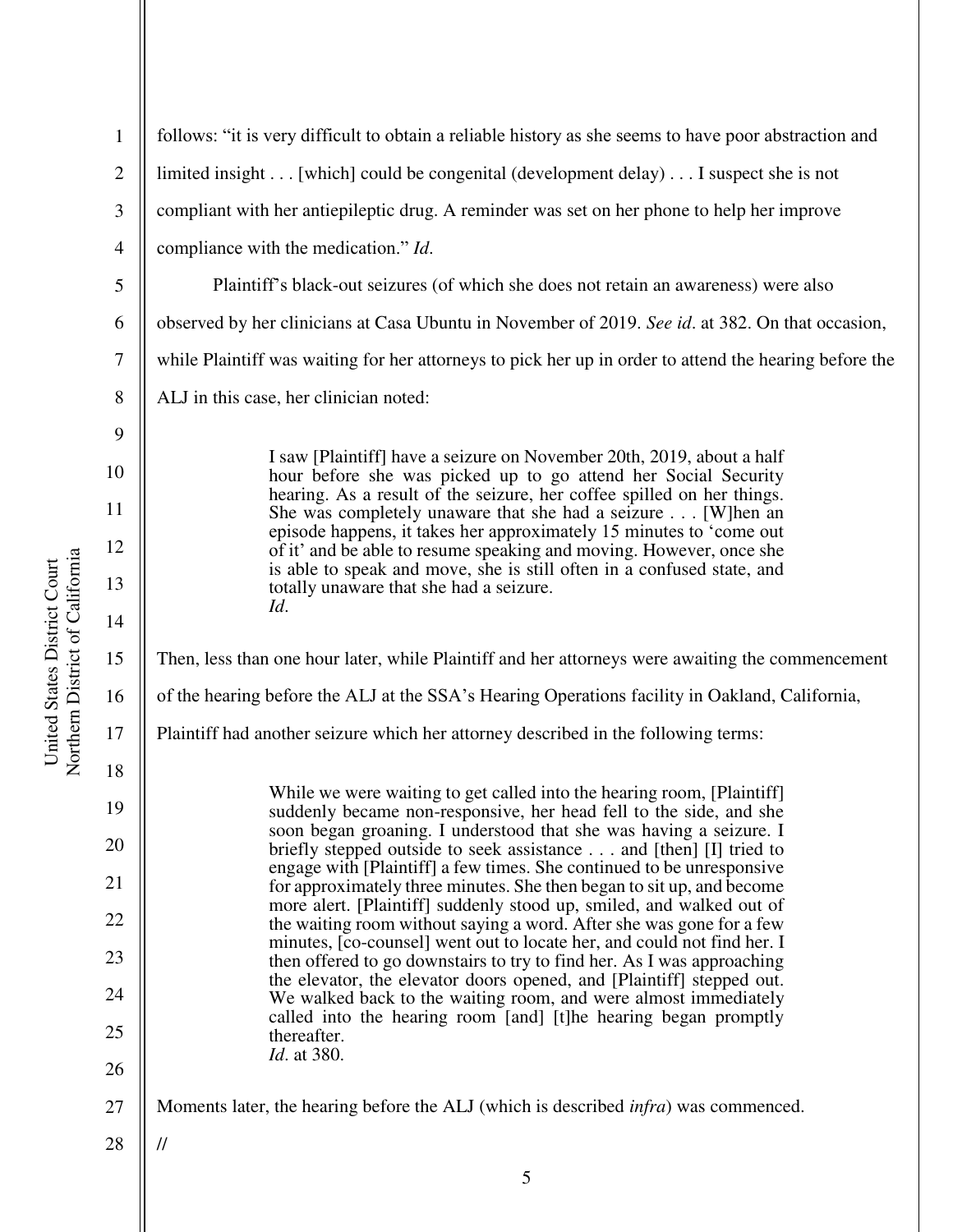3

4

5

6

7

8

9

10

11

12

13

14

15

16

1

#### *Medical Opinion Evidence from Treating Sources*

 On October 3, 2019, one of Plaintiff's treatment providers at La Clinica de la Raza (Sheila Dominic FNP) completed and submitted a medical source statement regarding Plaintiff's physical impairments. *See id*. at 1050-57. Nurse Dominic began by noting that she had been treating Plaintiff monthly for the better part of a year. *Id*. Plaintiff's diagnoses were (on this form) limited to her epilepsy and her migraine disorder, and Nurse Dominic noted that Plaintiff demonstrates "impaired insight on mental status exams" such that she is "not able to answer simple questions about [her] health." *Id*. at 1051. Nurse Dominic then noted the following about Plaintiff's physical impairments and their limitations: the impairments are expected to last longer than twelve months; Plaintiff cannot sit for longer than 1 hour before needing to change position (*id*. at 1052); Plaintiff's physical impairments will combine to render her off-task more than 30% of the time even when faced with simple work tasks (*id*. at 1056); Plaintiff's impairments are likely to produce good and bad days (*id*. at 1057); and, Plaintiff should be expected to be absent from work for more than four days per month (*id*.). Nurse Dominic then added that "[a]bove all, I feel that [her] psychological / cognitive impairments will affect [her] ability for regular work [as] [Plaintiff] exhibits poor insight, abstraction, [and] concentration." *Id*.

17 18 19 20 21 22 23 24 25 26 27 28 The following day, on October 4, 2019, one of Plaintiff's treatment providers at Bonita House (Chelsea Landolin PNP) completed and submitted a mental impairment questionnaire on Plaintiff's behalf. *See id*. at 1059-63. In completing this questionnaire, Nurse Landolin focused on Plaintiff's major depressive disorder and its attendant symptoms and limitations – identifying the following signs and symptoms: significant deficits in complex attention, executive function, learning and memory, language, perceptual-motor, or social cognition functioning; decreased energy, difficulty concentrating or thinking, depressed mood, and significant difficulties learning and using academic skills. *Id*. at 1061. Nurse Landolin then opined that Plaintiff's major depressive disorder should be expected to cause her to be off-task about 20% of the time, while causing her to be absent from work 2 days per month. *See id*. at 1062. Lastly, Nurse Landolin noted that Plaintiff "is suspected to suffer from a learning disability that would have originated in childhood or adolescence [as] she is not fully literate, she is trying to address this by taking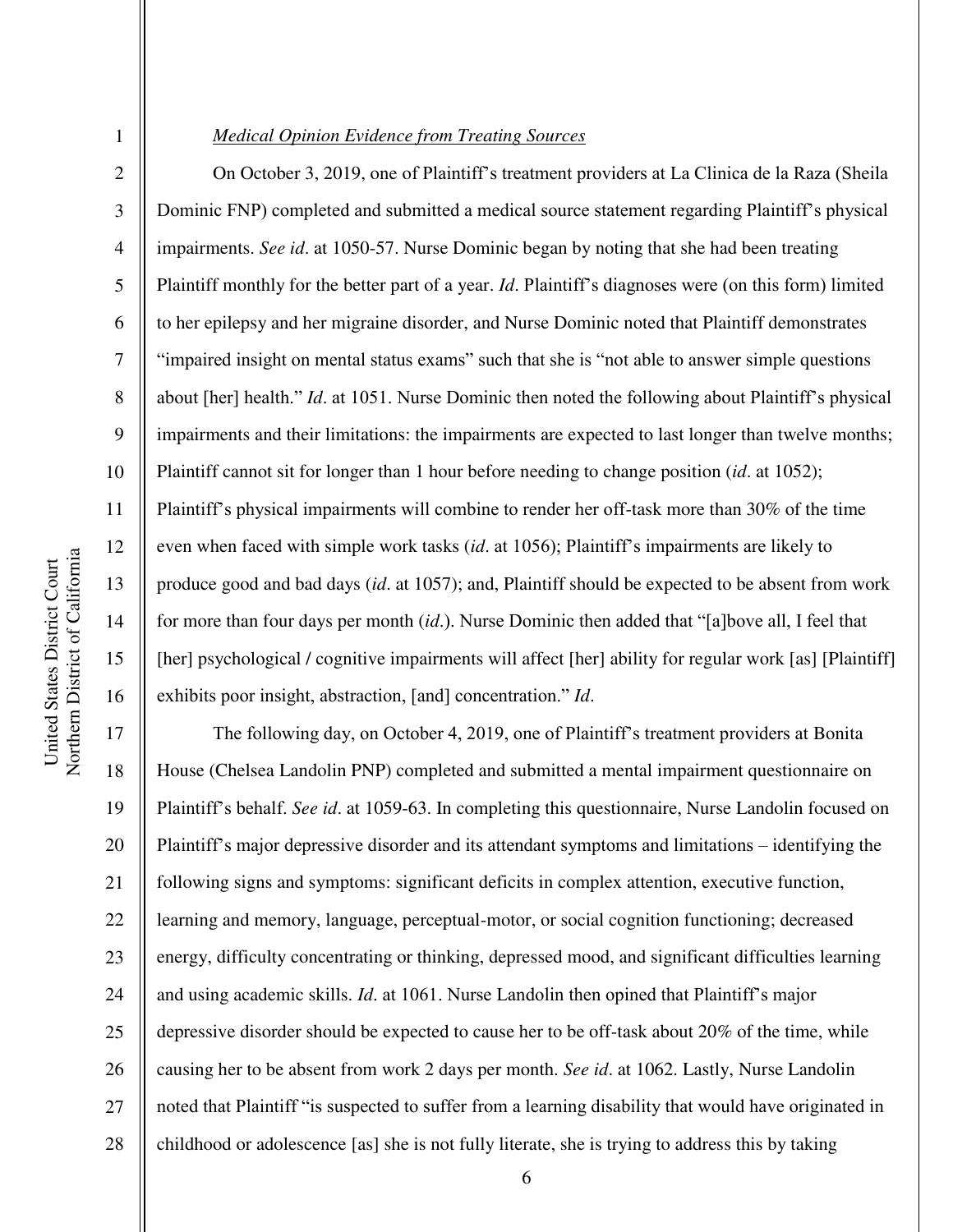2

3

4

5

6

7

8

9

10

11

12

13

14

15

United States District Court

United States District Court

[reading] classes, but requires extensive additional support and time." *Id*. at 1063

### *Consultative Examinations*

 On November 5, 2018, Plaintiff was referred for a consultative examination by Eugene McMillan, M.D., a specialist in internal medicine. *See id*. at 692-96. Dr. McMillan's examination focused on some of Plaintiff's physical impairments (to wit, her seizures, her migraine headaches, and her gunshot wounds). *Id*. at 692. To this end, it appears that Dr. McMillan reviewed data from Plaintiff's bloodwork from June 8, 2017, and performed a physical examination. *Id*. at 694. He then noted his diagnostic impressions of Plaintiff's conditions as including seizure disorder and mixed tension and migraine headaches. *Id*. at 695. In the end, he opined that Plaintiff could: occasionally lift and carry 50 pounds; and that she could frequently lift and carry 25 pounds; that she could stand, sit, and walk without limitation; that she could engage in stooping, kneeling, and crouching for at least one third of a workday; that she should avoid working at heights; that she could reach in all directions without limitation; that she experiences no limitations with gross or fine manipulation; and, that she requires no environmental limitations for temperatures, chemicals, or dust. *Id*.

16 17 18 19 20 21 22 23 24 25 26 27 28 Several months earlier, on August 10, 2018, Plaintiff was referred to Laura Catlin, Psy.D., for a psychological consultative examination. *Id*. at 501-21. Dr. Catlin produced a thorough 20 page report that was based on a clinical interview, records review, and a mental status examination, in addition to administering the following diagnostic instruments: the Wechsler Adult Intelligence Scale ("WAIS-IV"); the Repeatable Battery for the Assessment of Neuropsychological Status ("RBANS"); the Beck Depression Inventory ("BDI"); and, the Burns PTSD Inventory. *Id*. at 501. On this foundation, Dr. Catlin rendered a number of findings. *See id*. at 501-09. Dr. Catlin found that Plaintiff's conditions combine to render many activities of daily living difficult – for example, she found that Plaintiff's depression causes her to experience difficulty dealing with people she does not know, along with difficulty maintaining her friendships. *Id*. at 502. She also found that Plaintiff's anxiety causes her to no longer participate in pleasurable activities, opting instead to spend her time alone. *Id*. Additionally, Plaintiff's cognitive impairment causes her to experience "severe difficulty concentrating and remembering to do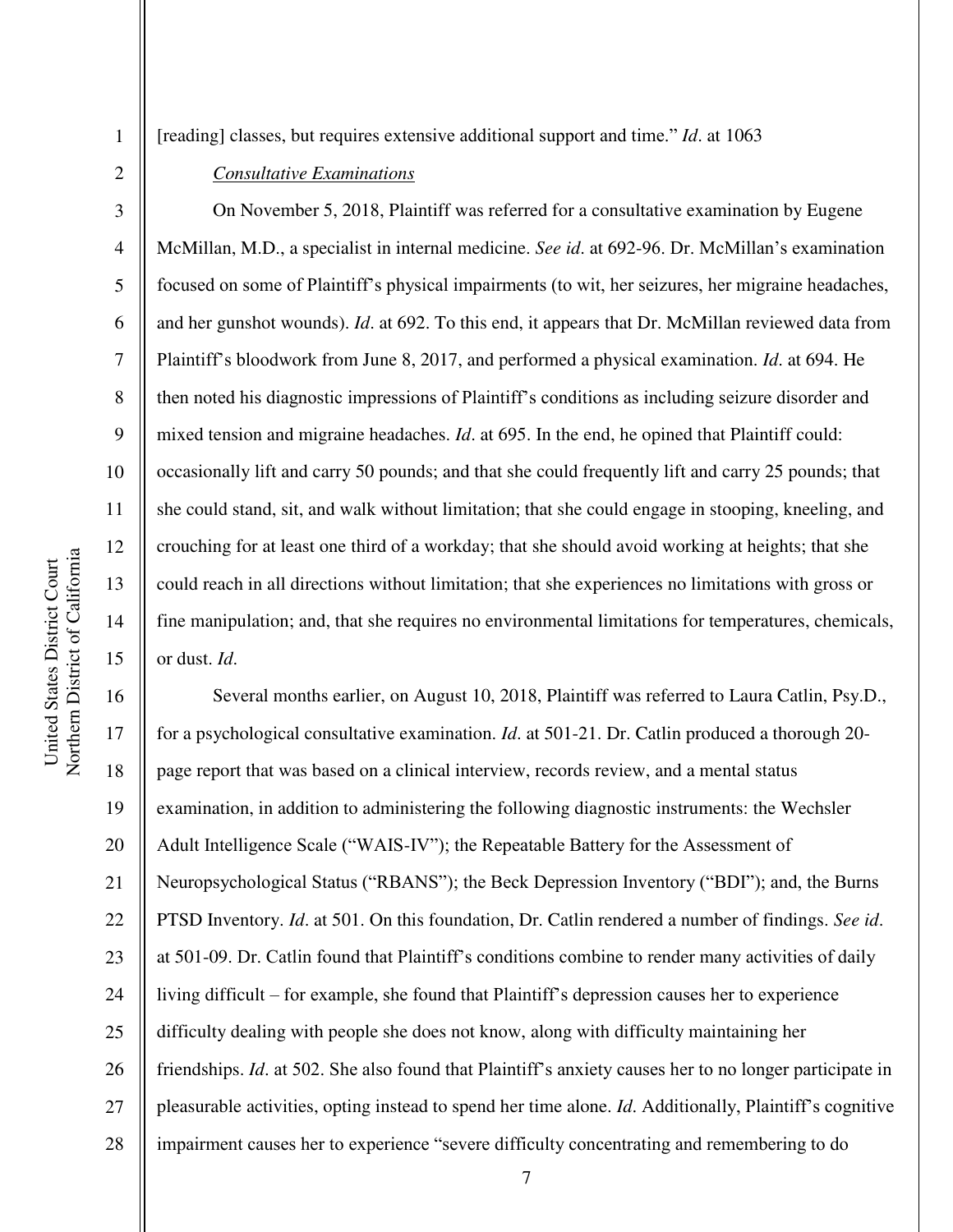Northern District of California Northern District of California United States District Court United States District Court

1

2

3

4

5

6

7

8

9

10

11

12

13

14

15

16

17

18

19

20

21

important things without reminders . . . [such as maintaining] hygiene and basic self-care activities." *Id*.

As a result of a mental status examination, Dr. Catlin observed that Plaintiff's mood appeared depressed and anxious; that her affect was labile and congruent with her mood; that Plaintiff reported suicidal thoughts, but had no plans or intent in that direction; and, that Plaintiff's insight and judgment were limited. *Id*. 503-04. She also noted that Plaintiff sleeps a lot more than usual; that she does not have enough energy to do very much; that her concentration was very poor; that her immediate and delayed memory are impaired; and that Plaintiff has experienced appetite disturbances (in that her appetite was greater than usual). *See id*. at 504.

 Next Dr. Catlin administered the RBANS diagnostic instrument. *Id*. at 504-05. The RBANS is a brief neurocognitive battery which measures immediate and delayed memory, attention, language, and visuospatial skills. *See id*. at 504. The reason for administering this test was "for the detection and tracking of neurocognitive deficits." *Id*. Without delving too deeply into the minutiae of the RBANS results – the court will note the following: (1) Plaintiff's performance in the Immediate Memory Index reflects that she functions in the extremely low range; (2) her performance in the Delayed Memory Index was in the severely impaired range; (3) her performance in the Visuospatial / Constructional Index was in the extremely low range; (4) her performance in the two tasks that make up the language index (Semantic Fluency and Picture Naming) was also situated in the extremely impaired range; and, lastly, (5) Plaintiff's attention span was also measured to occupy the severely impaired range. *Id*. 504-05. Plaintiff's overall score on the administering of the RBANS was in the extremely low range. *Id*. at 504.

22 23 24 25 26 27 28 The administering of the BDI indicated that Plaintiff suffers from symptoms congruent with moderate depression. *Id*. at 505. In this domain, Dr. Catlin found that the signs and symptoms of Plaintiff's depression include: feeling sad most of the time, feelings of guilt and pessimism, and an overall lack of pleasure in life. *Id*. She also found that Plaintiff is saddled with feelings of disappointment in herself and that she blames herself for everything bad in her life – consequently, Plaintiff cries more than she used to. *Id*. Additionally, Plaintiff has difficulty making decisions, and has lost interest in doing much of anything. *Id*. at 505-06. Plaintiff also experiences a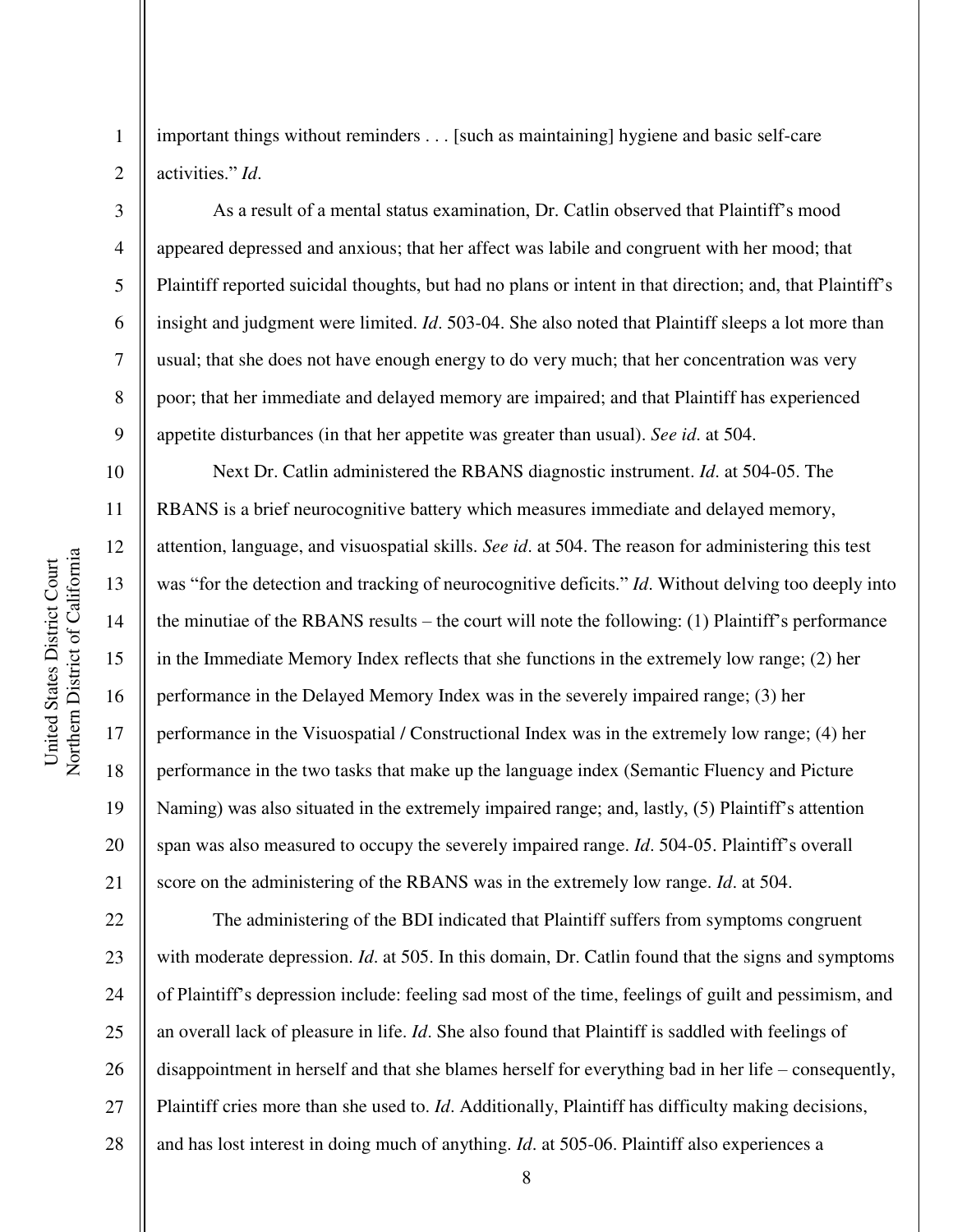2

3

4

5

6

7

8

9

10

11

12

13

persistent low-energy state and sleeps through most of the day and yet still feels fatigued during her remaining waking hours. *Id*. at 506. Lastly, Plaintiff confirmed that she has had, and continues to have suicidal ideations "but would not carry them out." *Id*.

 As to her history of trauma, the administering of the Burns PTSD Inventory indicated that Plaintiff is still experiencing many symptoms of PTSD. *Id*. During and after these experiences, Plaintiff is generally left feeling intensely afraid, helpless, and horrified; she has been plagued with persistent memories of the event (namely, being shot in the back several times outside a grocery store), and she becomes very upset when thinking about that event. *Id*. Further, Plaintiff avoids people and places that remind her of that event. *Id*. More generally, Plaintiff often feels isolated and alienated from other people, she has trouble sleeping, she has angry outbursts sometimes, she experiences difficulty with concentration, she is easily startled, and she has become hyper-vigilant of her surroundings. *Id*. In all, as Dr. Catlin found – "[t]hese reactions to the event significantly interfere with her life." *Id*.

14 15 16 17 18 19 20 21 22 23 24 25 26 As for the WAIS-IV – Dr. Catlin measured Plaintiff's full-scale IQ ("FSIQ") score at 57, placing her in the bottom 0.2% of individuals her age; or, put another way, Plaintiff's "general cognitive ability is within the extremely low range of intellectual functioning." *Id*. at 514. As for the subcomponents of Plaintiff's FSIQ, those results are as follows: (1) Plaintiff's verbal comprehension score was measured at 61, which in the extreme low range, or in the bottom  $0.5\%$ of individuals her age; (2) Plaintiff's perceptual reasoning score was measured at 63, which is in the extremely low range, or in the bottom 1% of individuals her age; (3) Plaintiff's working memory index was measured at 55, which is in the extreme low range, or in the bottom 0.1% of individuals her age; and, (4) her processing speed was measured at 76, which is in the borderline range of intellectual functioning, or in the bottom 5% of individuals her age. *See id*. at 514-15. The upshot of this intellectual testing was that "[t]he claimant has indications of an intellectual disability." *Id*. at 508. Dr. Catlin also found that Plaintiff "shows adaptive functioning deficits in conceptual, social, and practical domains" as follows:

27 28

She has difficulty with reasoning, problem solving, planning, abstract thinking, judgment, academic learning, and learning from experience.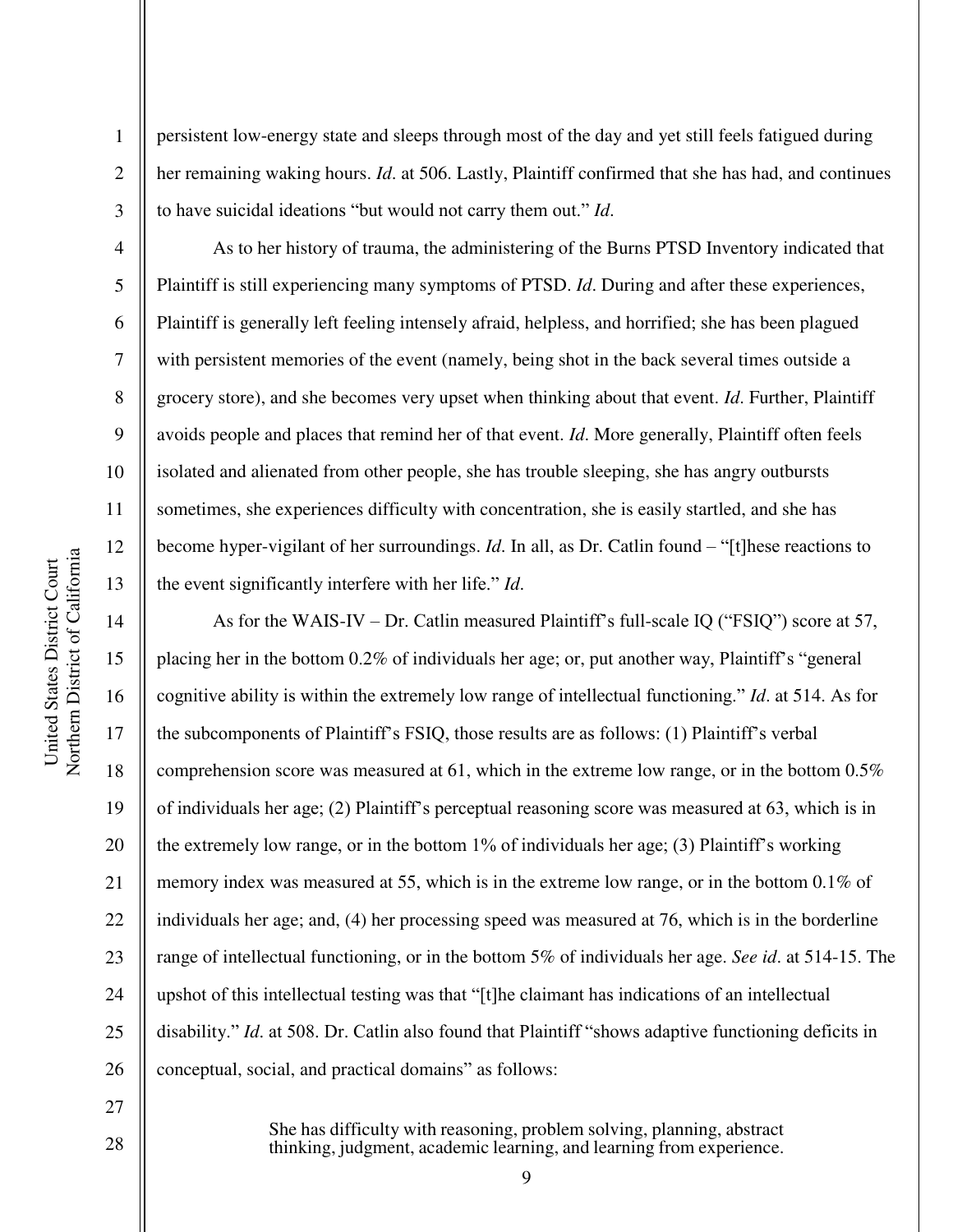She has failed to meet developmental and socio-cultural standard[s] for personal independence and social responsibility. Her adaptive deficits limit her functioning in such areas as communication, social participation, and independent living. In the conceptual domain [Plaintiff] has difficulties in learning academic skills that include reading, writing, arithmetic, time and money management. In the social domain the claimant is immature in social interactions. Her communication and conversation style is concrete and immature for her age. She has difficulty regulating her emotions and behaviors in an age appropriate fashion. She has a limited understanding of risk in social situations, her social judgment is immature for her age and she is at [a] high risk for being manipulated by others. In the practical domain[,] the claimant has deficits in completing daily living tasks. She requires support with grocery shopping, food preparation, transportation, and banking and money management. *Id*. at 508.

10 Dr. Catlin then described the implications and attendant limitations of Plaintiff's intellectual

11 disorder, when combined with the signs and symptoms of her other mental impairments, as such:

> Overall, the claimant will have great difficulty understanding, remembering, and/or applying information given to her. Her mental health symptoms will make interacting with others very difficult. Her anxiety and depressive symptoms primer her to be more irritable, emotionally sensitive, and unable to navigate most social interaction in an appropriate manner. Her paranoia and predisposition to believe others do not like or accept her will cause conflicts in the work setting. Her hyper-vigilance of her surroundings and exaggerated startle response will make concentrating and paying attention to [the] details of a job very difficult. Distraction from mental health symptoms will cause difficulties with keeping up [an] appropriate pace [at] [] work []. Her concentration is impaired and her ability to persist through frustrating or challenging work assignments is significantly diminished. The claimant has severe impairments organizing herself appropriately to be able to arrive on time and show up consistently for employment. The claimant's ability to function independently, appropriately, effectively, and on a sustained basis is very limited. Because the claimant has fewer internal resources to manage stress and mental demands[,] she is vulnerable to decompensation. She has a minimal capacity to adapt to changes in the environment or to demands that are not already part of her life. Executive functions like impulse control, frustration tolerance, [and] appropriate responses to stress are all impaired for this claimant. *Id*. at 508-09.

Northern District of California Northern District of California United States District Court United States District Court

1

2

3

4

5

6

7

8

9

12

13

14

15

16

17

18

19

20

21

22

23

24

25

26

27 28

23 categories or work-related function ranging from the ability to perform even simple tasks, to

the ability to use public transportation). She also found that Plaintiff has had multiple episodes of

conceivable category of work-related functioning. *See id*. at 509-10 (opining marked limitations in

In the end, Dr. Catlin found that Plaintiff experiences marked limitations in very single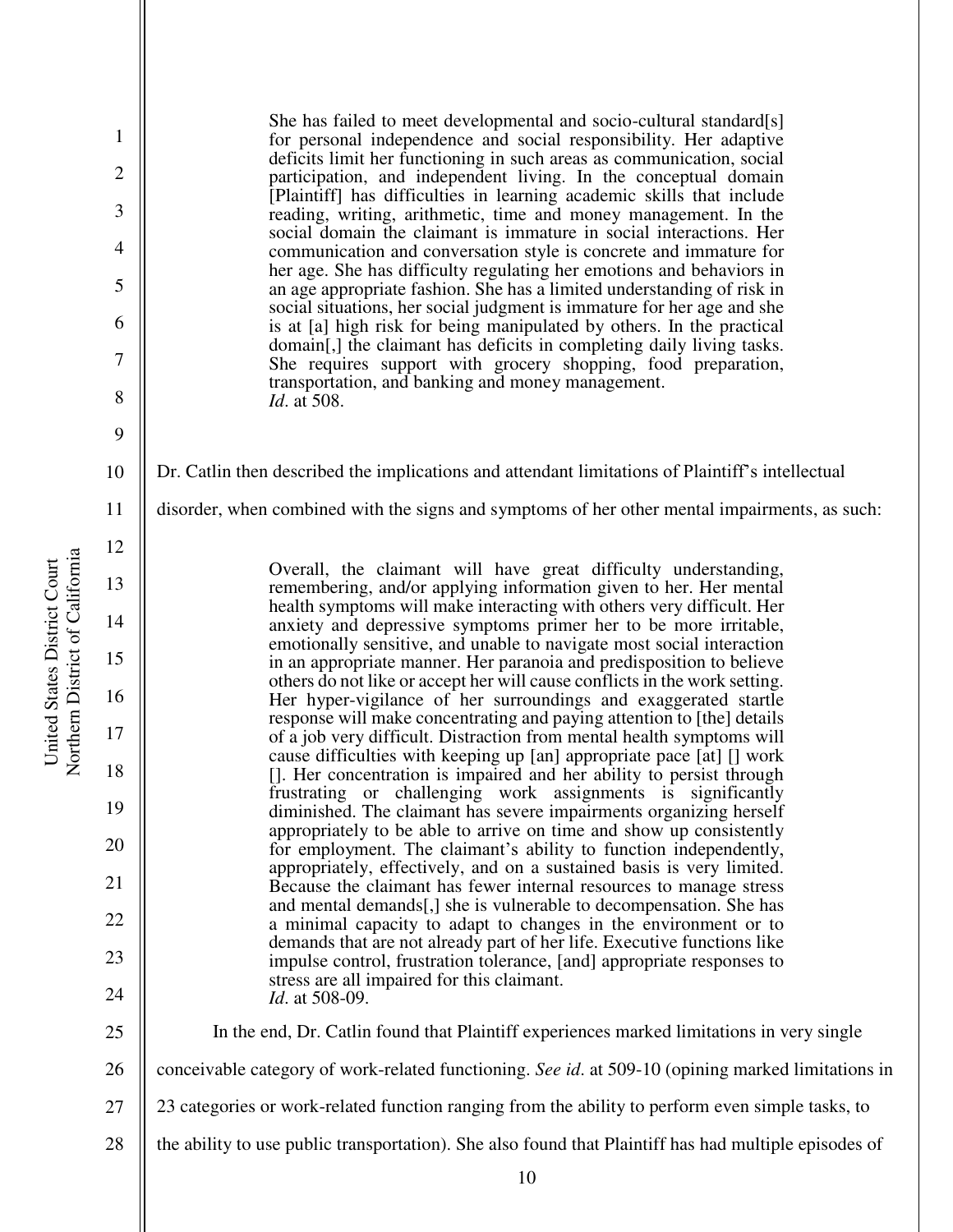2

3

4

5

6

7

8

9

10

11

12

13

14

15

16

17

18

19

20

21

22

23

24

25

26

27

28

decompensation within a 12-month period, and that her condition is expected to last more than 12 months. *Id.* at 510. Dr. Catlin concluded by adding that Plaintiff's "impairments will cause her to be absent from work more than four days per month [and that] [a]t this time[,] the claimant is unable to engage in any meaningful employment and would not be able to obtain or retain a job." *Id*.

## *The Medical Expert Retained by the ALJ*

On November 20, 2019, the ALJ convened a hearing in this case and the first witness to testify was the ALJ's retained medical expert, Faren Akins, Ph.D., J.D. – a psychologist (licensed in California, Arizona, and North Carolina) and an attorney (licensed in California and Arizona). *See id*. at 56-67, 1064-67. Dr. Akins noted that the record indicated that Plaintiff had several severe conditions that "would trigger consideration of listing 12.05 [intellectual disorder] or possibly 12.02 [neurocognitive disorders], 12.04 [depressive or bipolar and related disorders] and 12.15 [trauma and stressor-related disorders]." *Id*. at 57. Pointing out that Plaintiff's FSIQ score shows that her "intellectual capacity is reduced," as well as noting that the record reflects serious deficits in Plaintiff's adaptive functioning skills, Dr. Akins proposed looking at several other listings, and the following exchange took place:

> DR. AKINS: [N]ot sure that we have an indication that that condition dates back to age 22 . . . [a]nd [so] it may be that it makes more sense to use [Listing] 12.02 [neurocognitive disorders] because then we don't have to deal with the issue of whether it predates age 22 or not. So with that in mind I would propose that we look at [Listing] 12.02, 12.04 and 12.15. And from that[,] given that the 'A' prong of each of those is met, I would offer the opinion that to a medical certainty the claimant equals the three listings based upon marked impairments in B1, B3 and B4. And I'll go through those to - - to give you the specifics. Under B1, understand, remember or apply information the IQ scores would certainly support that there are marked difficulties there. The examination that we have [by Dr. Catlin] concludes on pages 8 and 9 that really all four - - Hello? Are we still there?

ALJ: No, we're still here. We're listening.

DR. AKINS: . . . [I]n any event, continuing on the opinion from the evaluation [of Dr. Catlin] on pages  $8$  and  $\overline{9}$  were that all four of the 'B' prong areas were markedly impaired. Certainly I agree with that for  $#1$ . I only gave a moderate impairment for interact [ing] with others for B2 simply because I just didn't find a lot here to indicate that somehow there were significant problems in that area. What I did find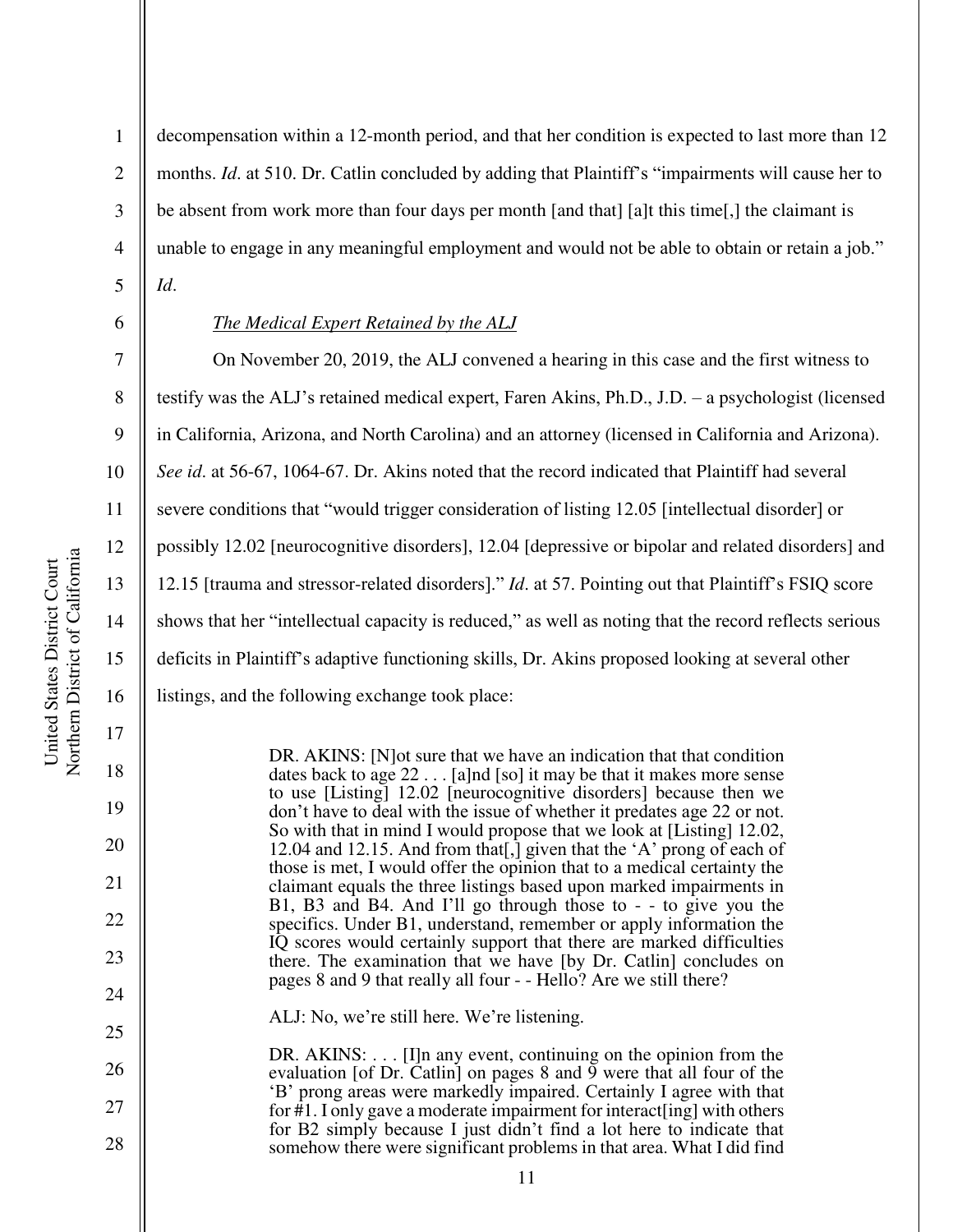is [that Nurse Landolin's evaluation on] page 3 indicates that the claimant has significant deficits in social cognition. And, let's see under the adaptive deficits noted [by Dr. Catlin], one of those was social functioning. But I also noted that the claimant had a significant relationship and more recently had worked as a live-in healthcare aide for an elderly person, and it seemed like there was some indication that the claimant could function at a greater level than what we would posit for a marked impairment, so I gave a moderate there. For B3, concentrate, persist or maintain pace, I gave a marked impairment there. That was based on [Nurse Landolin's] finding that indicated that the claimant had significant deficits in complex attention. The IQ scores for working memory which would be a basis for concentration and focus and attention [were] quite low at 55. And attention was noted to be severely impaired in [Dr. Catlin's] evaluation []. And then for B4, adapt or manage one's self, I have a marked impairment there. [Dr. Catiln] found that the claimant's insight and judgment were limited . . . [a]nd that [is] even for such things as personal hygiene and basic self-care, self-management if you will, that there were difficulties there . . . And I think those were the couple of items in particular [that] I was relating. The claimant does seem to have poor insight in [Nurse Dominic's] source statement [as well]. And generally it looked like there was overall difficulties with executive functioning [as noted by Dr. Catlin]. And all of that together would certainly suggest to me that the claimant does have marked impairments in the ability to control her behavior, deal with her emotions, adapt to new environments and [the] demands of a workplace . . . [I]n any event, looking at things overall, I think that there are at least two of the 'B' prong areas that would be marked. I – I thought there were three and the evaluation from last year [Dr. Catlin] thought all four [were] marked. And given the [amended onset] date you asked me to consider, October 17th, 2016, I have - - I have no problem with that. *Id*. at 59-62.

- Thus, as set forth above, Dr. Akins opined "to a medical certainty" that Plaintiff's conditions meet the requirements of Listings 12.02 (neurocognitive disorders), 12.04 (depression), and 12.15
- 20 (trauma and stressor-related disorders).
- 21

1

2

3

4

5

6

7

8

9

10

11

12

13

14

15

16

17

18

19

*Plaintiff's Hearing Testimony*

22 23 24 25 26 27 As stated above, within hours (if that) of having a seizure event in front of her clinicians at Casa Ubuntu, and within minutes of having another seizure event in front of her attorneys outside the hearing room where the hearing would take place, Plaintiff appeared to testify before the ALJ. *See id*. at 68-75. Through largely leading questioning, the ALJ first managed to establish that Plaintiff had attained neither a G.E.D. nor a high school diploma. *Id*. at 68-69. At which point, the following exchange took place:

28

Northern District of California Northern District of California United States District Court United States District Court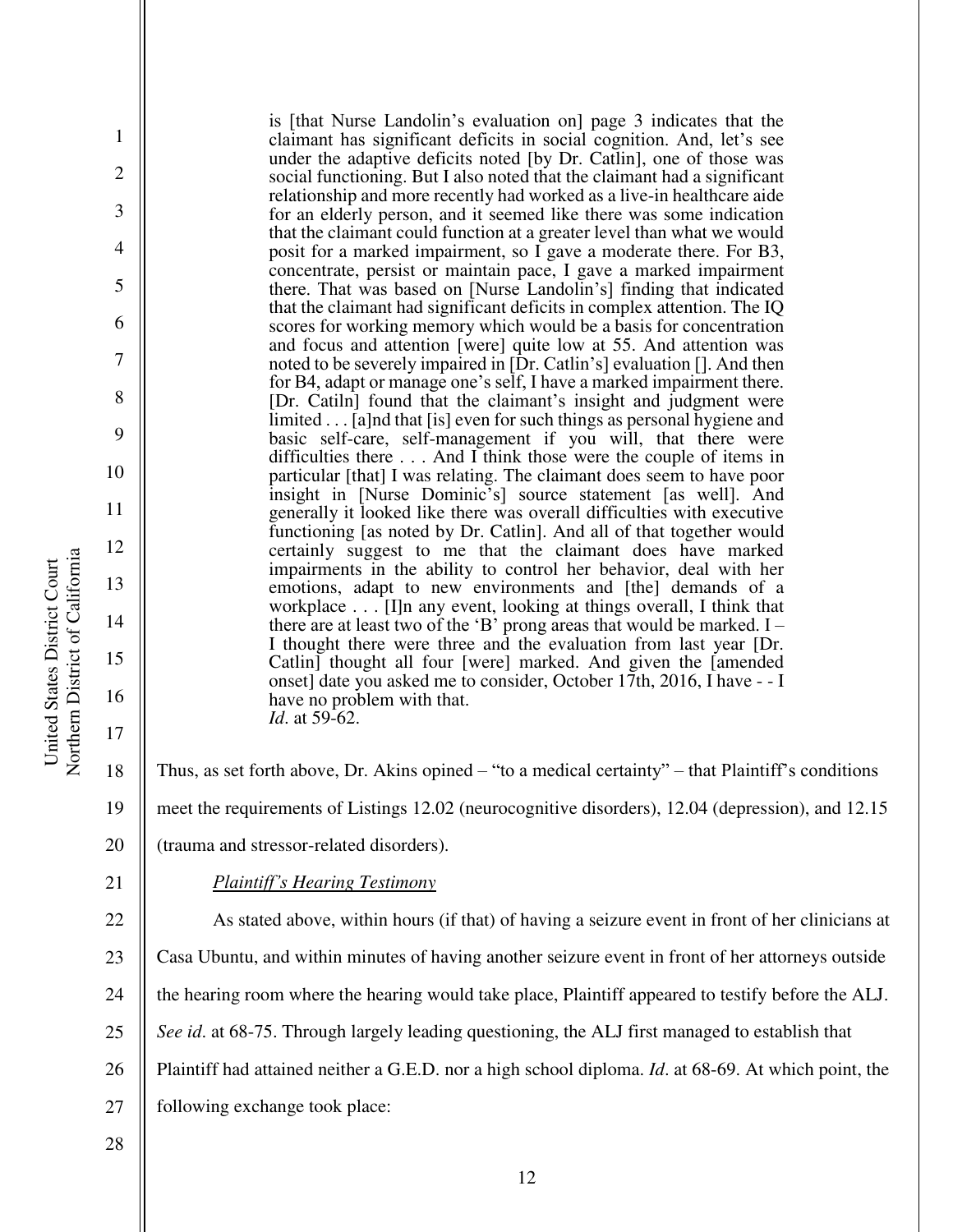| $\mathbf{1}$   | ALJ: All right. And you haven't had any seizures in a while, right,<br>because you were taking the medication?                     |
|----------------|------------------------------------------------------------------------------------------------------------------------------------|
| $\overline{2}$ | PLAINTIFF: No                                                                                                                      |
| 3              | ALJ: No, what does that - - no you haven't had any seizures or no<br>you're wrong I have had seizures?                             |
| 4              | PLAINTIFF: No, I haven't had a seizure.                                                                                            |
| 5<br>6         | ALJ: All right, okay, let me see, all right.                                                                                       |
| 7              | ATTORNEY: Your Honor, can I interject for a moment or - -                                                                          |
| 8              | ALJ: Sure.                                                                                                                         |
| 9              | ATTORNEY: - - do you want me to wait until you're - -                                                                              |
| 10             | ALJ: Well, what is it?                                                                                                             |
| 11             | ATTORNEY: I just wanted to ask [Plaintiff] if she remembers just<br>having a seizure in the waiting [room]. You don't remember - - |
| 12             | PLAINTIFF: No.                                                                                                                     |
| 13             | ATTORNEY: - - what just happened?                                                                                                  |
| 14             | PLAINTIFF: No.                                                                                                                     |
| 15             | <i>Id.</i> at 70-71.                                                                                                               |
| 16             | Thereafter, the ALJ attempted to determine whether Plaintiff has the ability to cook for herself,                                  |
| 17             | and if not, why not – however, Plaintiff's responses were largely incoherent such that the ALJ                                     |
| 18             | abandoned that line of inquiry. See id. at 72. The ALJ's inquiry about why Plaintiff thought she                                   |
| 19             | was unable to work was similarly frustrated when Plaintiff was only able to respond to the                                         |
|                |                                                                                                                                    |

Northern District of California Northern District of California United States District Court United States District Court 14 15 16 17 18

19 20 21 22 23 24 and if not, why not – however, Plaintiff's responses were largely incoherent such that the ALJ abandoned that line of inquiry. *See id*. at 72. The ALJ's inquiry about why Plaintiff thought she following effect: "The same. I stop going to my meetings, you know, was kind of hard. So I'm just taking it a day at a time . . . The NA meetings and the, whatchamacallit, the other one, how do you say it?" *Id*. at 73. Then, after a few other routine questions of little import (such as establishing that Plaintiff does not live near any family), the ALJ proceeded to question the VE. *See id*. at 73- 75.

25

# *Vocational Expert Testimony*

26 27 28 During questioning by the ALJ, the VE testified that anyone who would be off-task for 30% of the time would be unemployable. *Id*. at 77. The VE also stated that as far as absenteeism is concerned, that is missing days of work – "employers alloy approximately ten to twelve days a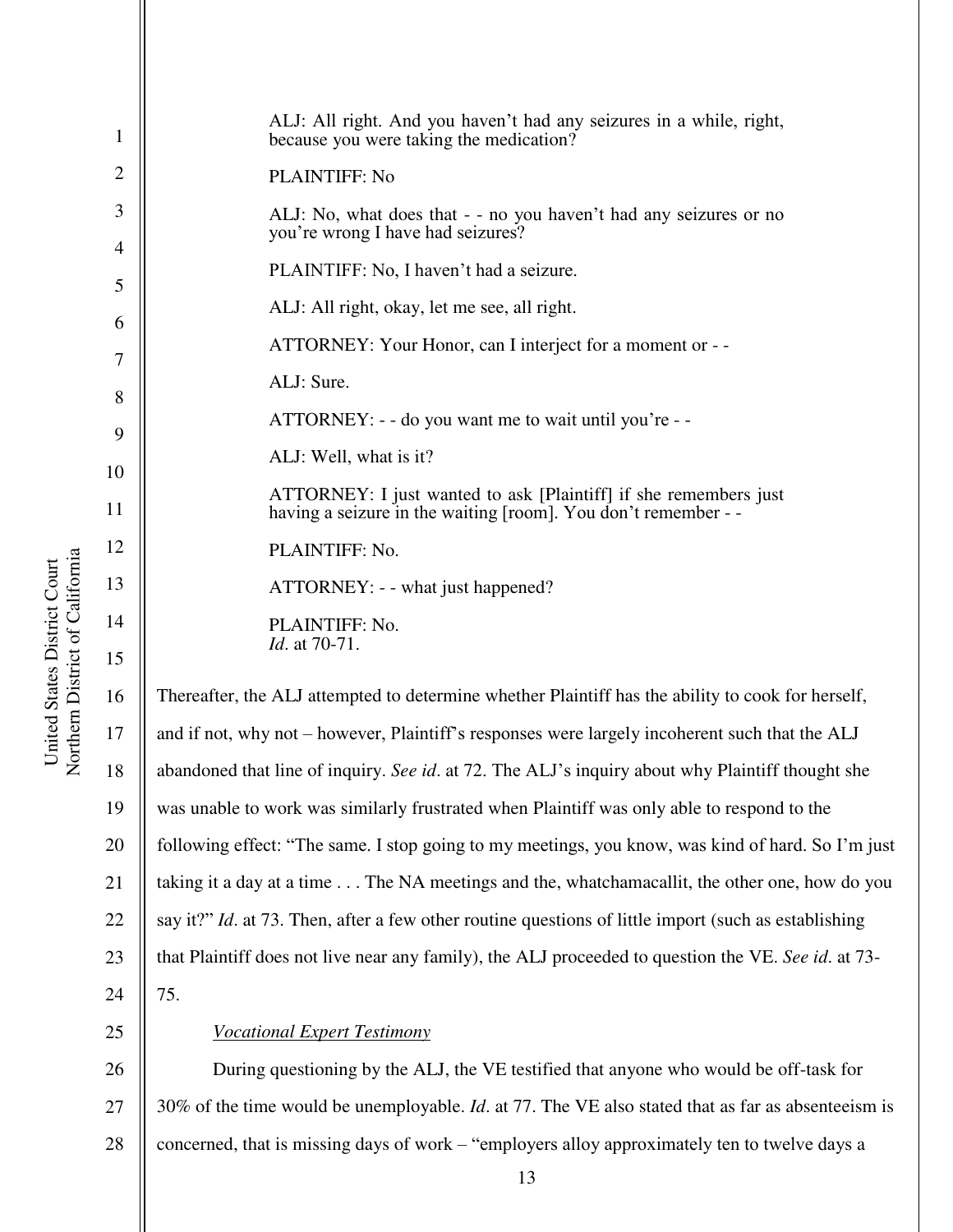16

17

18

19

20

21

22

23

1 2 3 4 5 6 7 8 9 10 11 12 13 14 year . . . about one a month [o]r less." *Id*. The VE later revised his testimony as to the minimum amount of off-task time that might render someone unemployable as such: "[m]y professional opinion is that when you look at what those percentages mean in time[,] that it's approximately 10%. But I think that more than that when you consider that it's off task for 10% or more[,] every day[,] five days a week[,] 40 hours a week, you know, it becomes - - it becomes an issue with maintaining productivity. It's not just one day, it's the consistency over time that's going to add up to be more and more [of] a problem as - - as the time goes on that one is with an employer." *Id*. at 78. Lastly, in an effort of re-plow the same ground one more time, counsel asked the VE whether someone might still be employable if, "[i]n responding to demands, adapting to changes and managing psychologically-based symptoms, where 'moderate' is defined as performance that would be expected to be precluded by 20%." *Id*. at 79. The VE responded, "[n]ot in my professional opinion. I think in the totality you're - - you're presenting a picture of someone that's going to be unable to stay productive in a work environment to the satisfaction of any employer." *Id*.

## **THE FIVE STEP SEQUENTIAL ANALYSIS FOR DETERMINING DISABILITY**

A person filing a claim for social security disability benefits ("the claimant") must show that she has the "inability to do any substantial gainful activity by reason of any medically determinable physical or mental impairment" which has lasted or is expected to last for twelve or more months. *See* 20 C.F.R. §§ 416.920(a)(4)(ii), 416.909. The ALJ must consider all evidence in the claimant's case record to determine disability (*see id*. § 416.920(a)(3)), and must use a fivestep sequential evaluation process to determine whether the claimant is disabled (*id*. § 416.920). "[T]he ALJ has a special duty to fully and fairly develop the record and to assure that the claimant's interests are considered." *Brown v. Heckler*, 713 F.2d 441, 443 (9th Cir. 1983).

24 25 26 27 28 Here, the ALJ set forth the applicable law under the required five-step sequential evaluation process. *AR* at 16-17. At Step One, the claimant bears the burden of showing she has not been engaged in "substantial gainful activity" since her alleged onset date (March 12, 2015). *See* 20 C.F.R. § 416.920(b). If the claimant has worked and the work is found to be substantial gainful activity, the claimant will be found not disabled. *See id*. The ALJ found that Plaintiff had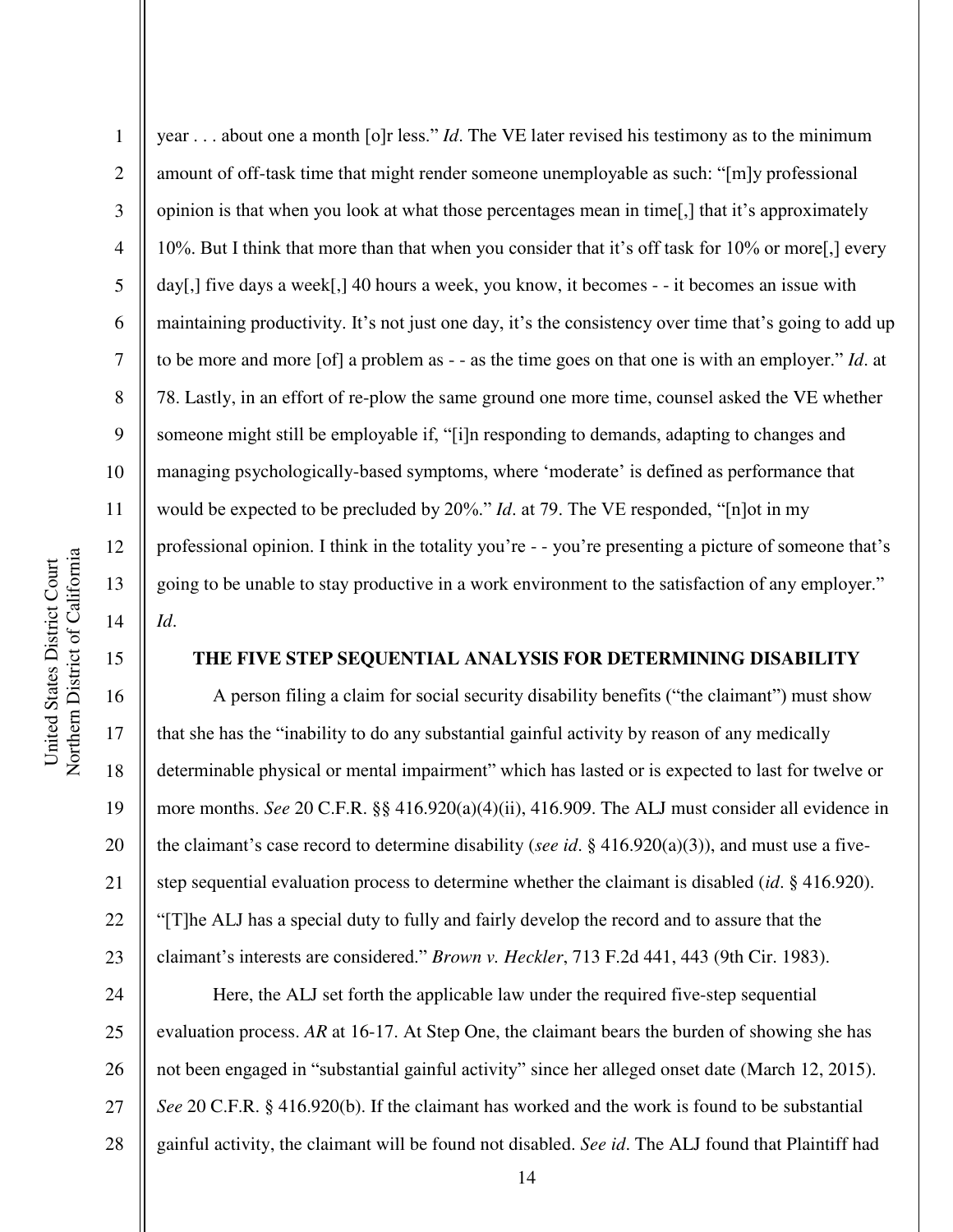1 2 3 4 5 6 7 8 9 10 11 12 13 14 15 16 17 18 not engaged in substantial gainful activity during the relevant period. *See* AR at 17. At Step Two, the claimant bears the burden of showing that she has a medically severe impairment or combination of impairments. *See* 20 C.F.R. § 404.1520(c); 416.920(a)(4)(ii), (c). "An impairment is not severe if it is merely 'a slight abnormality (or combination of slight abnormalities) that has no more than a minimal effect on the ability to do basic work activities.'" *Webb v. Barnhart*, 433 F.3d 683, 686 (9th Cir. 2005) (quoting S.S.R. No. 96–3(p) (1996)). At Step Two, the ALJ found that Plaintiff suffered from the following severe impairments: intellectual disorder, moderate depressive disorder, posttraumatic stress disorder ("PTSD"), anxiety, diabetes mellitus, history of gunshot wounds, seizures, and obesity. *See* AR at 17-18. At Step Three, the ALJ compares the claimant's impairments to the impairments listed in appendix 1 to subpart P of part 404. *See* 20 C.F.R.  $\S$  416.920(a)(4)(iii), (d). The claimant bears the burden of showing her impairments meet or equal an impairment in the listing. *Id*. If the claimant is successful, a disability is presumed and benefits are awarded. *Id*. If the claimant is unsuccessful, the ALJ assesses the claimant's residual functional capacity ("RFC") and proceeds to Step Four. *See id*. § 416.920(a)(4)(iv), (e). Here, the ALJ found that Plaintiff did not have an impairment or combination of impairments that met or medically equaled the severity of any of the listed impairments. AR at 18-22. Next, the ALJ determined that Plaintiff retained the RFC to perform work at the medium level subject to subject to a number of limitations and exceptions. *Id*. at 22-29.

19 20 21 22 23 24 At Step Four, the ALJ determined that Plaintiff was unable to perform her past relevant work because she has no past relevant work. *Id*. at 29. Lastly, at Step Five, the ALJ concluded, based on the RFC, Plaintiff's age, education, and the VE's testimony, that there are jobs that exist in significant numbers which Plaintiff could perform – namely, the ALJ found that Plaintiff could work as a hand packager or a kitchen helper. *Id*. at 29-30. Thus, the ALJ concluded that Plaintiff had not been under a disability, as defined in the Social Security Act. *Id*. at 29.

# **DISCUSSION**

26 27 28 The ALJ in this case rejected the opinions of the only examining psychologist (Dr. Catlin) as well as the opinions of the ALJ's own retained medical expert (Dr. Akins), and instead formulated an RFC (the mental components of which) were exclusively based on the ALJ's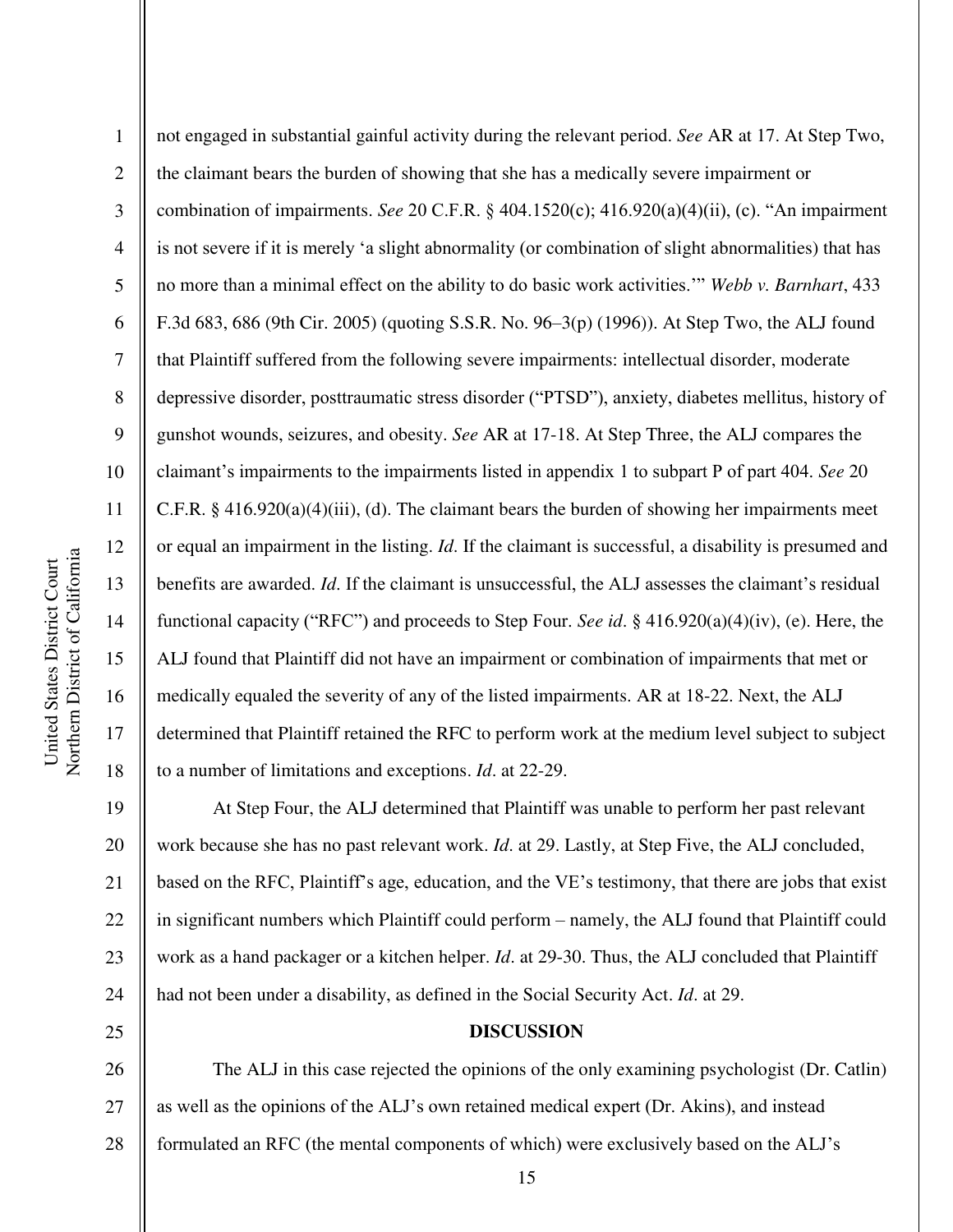Northern District of California Northern District of California United States District Court United States District Court

1 2 3 4 5 6 7 8 9 reliance on a few isolated nuggets of information from the record (that is, the notations of certain intake staff that occasionally noted, for example, that Plaintiff did not appear to be in distress on a particular day). As explained below, these nuggets were taken out of context, and they cannot be construed to constitute substantial evidence that might justify rejecting the well-founded opinions of Drs. Catlin and Akins. Similarly, the ALJ erred by relying on the opinions of two nonexamining state agency consultants who opined in 2018 that Plaintiff can perform simple, routine tasks with limited public contact – as those opinions were arbitrary and unsupported, and also because they were contradicted by the overwhelming weight of the record evidence set forth above.

10 11 12 13 14 15 16 17 18 19 20 21 22 Under the regulations that apply to Plaintiff's application, ALJs are required to evaluate the "persuasiveness" of all medical opinions according to factors set forth in 20 C.F.R. § 416.920c. The first two factors, supportability and consistency, are considered the most important, and the ALJ is required to explicitly address them in his or her decision. 20 C.F.R. § 416.920c(b)(2). The ALJ "may, but [is] not required to," explain how he or she considered the remaining three factors listed in the regulations. *Id*. Although the regulations have eliminated the physician hierarchy, deference to specific medical opinions, and assigning certain weight to any given medical opinion, the ALJ must still articulate how he or she considered the medical opinions and how persuasive he or she finds all of the medical opinions. *See V.W. v. Comm'r of Soc. Sec.*, No. 18-cv-07297-JCS, 2020 WL 1505716, at \*14 (N.D. Cal. Mar. 30, 2020); 20 C.F.R. § 416.920c(a), (b). As with all other determinations made by the ALJ, the ALJ's persuasiveness explanation must be supported by substantial evidence. *See* 42 U.S.C. § 405(g) ("The findings of the Commissioner of Social Security as to any fact, if supported by substantial evidence, shall be conclusive").

23 24 25 26 27 28 The ALJ rejected Dr. Catlin's opinions "because Dr. Catlin supported the opinion with her one-time examination and the claimant's subjective complaints, both of which were inconsistent with the treatment records." *See* AR at 29. The ALJ then added that "the longitudinal treatment records show minimal abnormalities with many normal psychiatric and mental status examinations." *Id*. Similarly, the ALJ rejected the opinion of her own medical expert, Dr. Akins, because of the notion that Dr. Akins simply parroted the opinions of Dr. Catlin (as well as the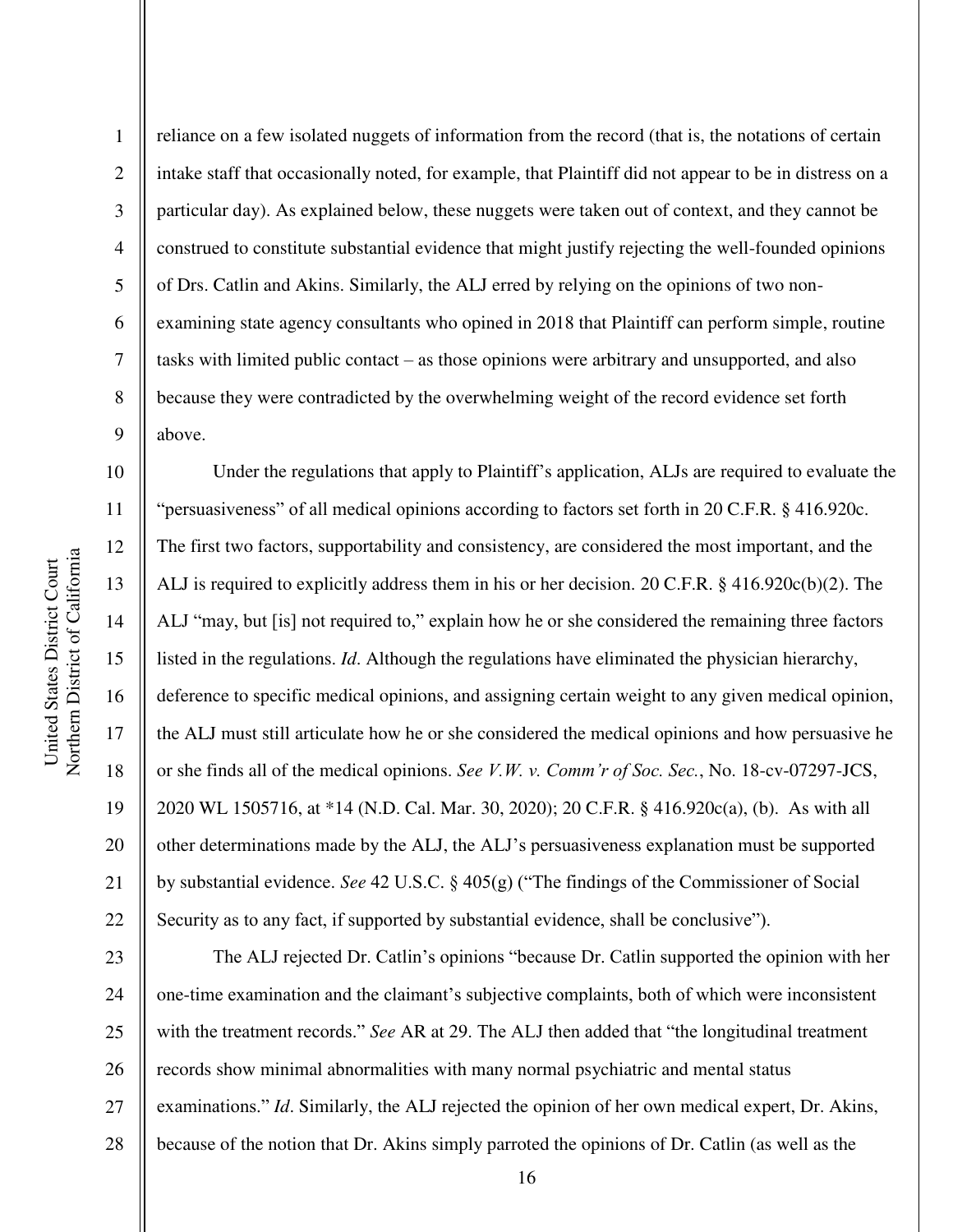Northern District of California Northern District of California United States District Court United States District Court

1

2

opinions of Nurse Dominic and Nurse Landolin) while giving "minimal consideration [] to the extensive treatment records in his testimony." *Id*. at 27.

3 4 5 6 7 8 9 10 11 12 13 14 15 16 17 18 19 20 21 22 23 24 25 26 27 28 The court finds this reasoning to be incorrect and deficient for numerous reasons. First, Dr. Akins did not simply parrot the statements of others, and he specifically noted that he had reviewed the entire record in this case – something which was evident in his testimony. Second, the overwhelming weight of the treatment records in this case support and bolster Dr. Catlin's findings and conclusions, as well as those of Dr. Akins. Third, Dr. Catlin's opinions *did not* exclusively rest on Plaintiff's subjective complaints – as described in detail above, Dr. Catlin's opinions rested in large part on the administering of a thorough mental status examination and numerous diagnostic instruments such as the WAIS-IV, the RBANS, the BDI, and the Burns PTSD Inventory. Fourth, it should not go without mention that the Ninth Circuit has repeatedly held that, even putting aside the diagnostic instruments and Plaintiff's results on those tests, "a clinical interview and a mental status evaluation . . . are objective measures and cannot be discounted as a 'self-report.'" *See Buck v. Berryhill*, 869 F.3d 1040, 1049 (9th Cir. 2017); *see also Savannah v. Astrue*, 252 F. App'x 783, 785 (9th Cir. 2007) ("Diagnosis by a medical expert constitutes objective medical evidence of an impairment."); *Cox v. Apfel*, 160 F.3d 1203, 1207 (8th Cir. 1998) ("Depression, diagnosed by a medical professional, is objective medical evidence of pain to the same extent as an X-ray film."). The court should also note that while "[p]sychiatric evaluations may appear subjective, especially compared to evaluation in other medical fields," this does not change the fact that when it comes to many disorders of the mind, "[d]iagnoses will always depend in part on the patient's self-report, as well as on the clinician's observations of the patient. But such is the nature of psychiatry. Thus, the rule allowing an ALJ to reject opinions based on self-reports does not apply in the same manner to opinions regarding mental illness." *Buck*, 869 F.3d at 1049 (citing *Poulin v. Bowen*, 817 F.2d 865, 873, 260 U.S. App. D.C. 142 (D.C. Cir. 1987) ("[U]nlike a broken arm, a mind cannot be x-rayed.")); *see also Ferrando v. Comm'r of Soc. Sec. Admin.*, 449 F. App'x 610, 612 (9th Cir. 2011) ("[M]ental health professionals frequently rely on the combination of their observations and the patient's reports of symptoms (as do all doctors) . . . [and] [t]o allow an ALJ to discredit a mental health professional's opinion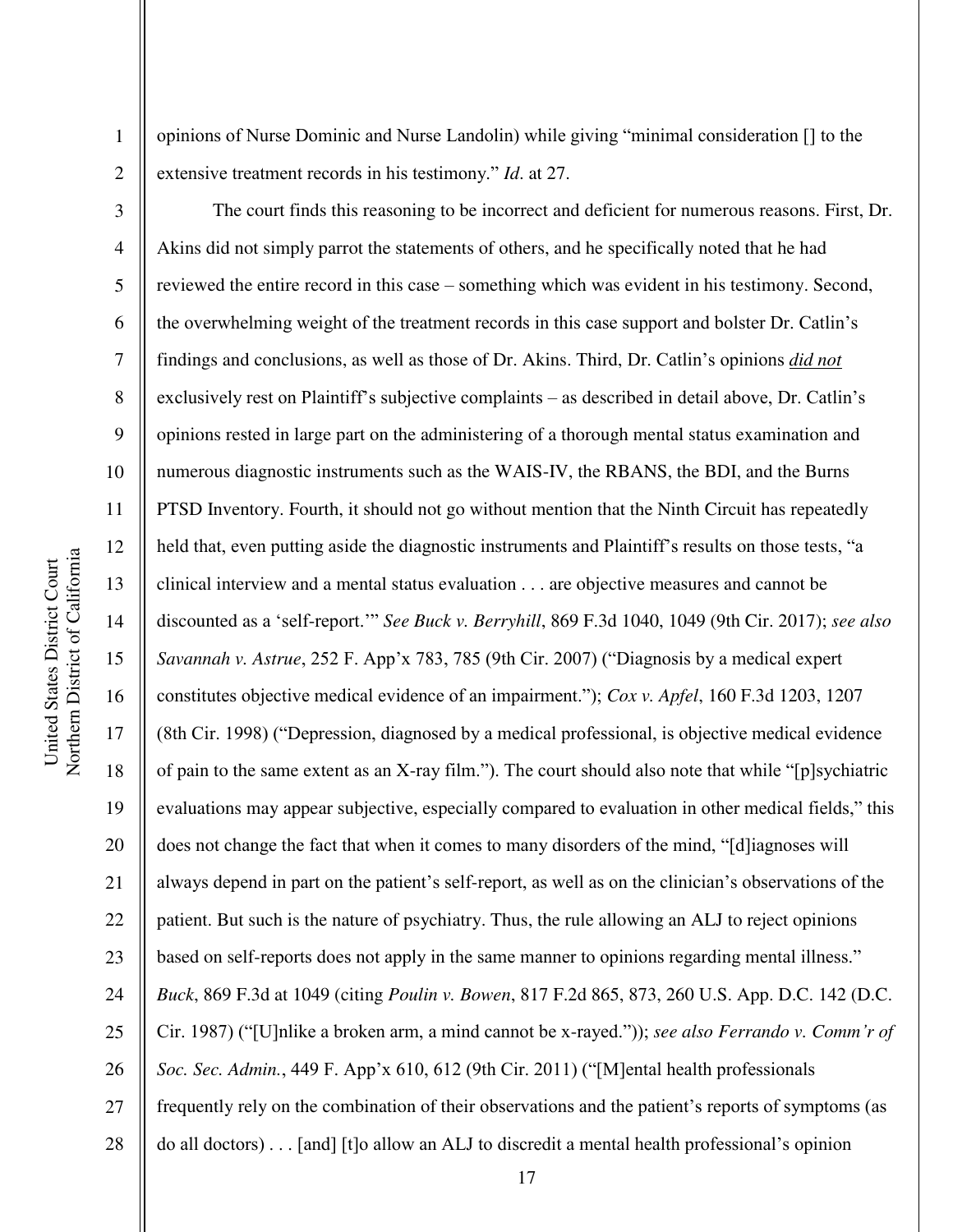2

3

4

5

7

8

9

10

11

12

13

14

15

16

17

18

19

20

21

22

6 solely because it is based to a significant degree on a patient's 'subjective allegations' is to allow an end-run around our rules for evaluating medical opinions for the entire category of psychological disorders."); *see also Regennitter v. Comm'r of SSA*, 166 F.3d 1294, 1300 (9th Cir. 1999) (holding that the ALJ erred in discounting the opinion of an examining psychologist on the ground that psychologist "appears to have taken [the plaintiff's] statements at face value" because there was no evidence that the plaintiff was malingering or deceptive).

Such was the case here with the ALJ's rejection of Dr. Catlin's opinion – except that it was even more egregious in this case because Dr. Catlin's opinions were even more so based on her administering of a number of widely-used and universally-accepted diagnostic instruments. Accordingly, this is the type of conclusory and baseless reasoning that the Ninth Circuit has repeatedly found to be insufficient. *See e.g. Embrey v. Bowen*, 849 F.2d 418, 421 (9th Cir.1988) ("To say that medical opinions are not supported by sufficient objective findings . . . does not achieve the level of specificity our prior cases have required, even when the objective factors are listed seriatim."); *see also Regennitter*, 166 F.3d at 1299.

Assuming that the opinions of Drs. Catlin and Akins (as well as those of Nurse Dominic and Nurse Landolin) were "contradicted" by the conclusory opinions of the non-examining state agency consultants who reviewed records at the outset of Plaintiff's disability application process and opined that Plaintiff could perform simple, routine tasks with limited public contact – the court finds that the ALJ failed to express any acceptable explanation for rejecting those opinions. In short, the court finds that the ALJ's reasoning was not based on substantial evidence. Indeed, the court expressly finds that the only body of "substantial evidence" in the record (which has been set forth above) supports the opinions of Drs. Catlin and Akins.

23 24 25 26 27 28 Given that the definition of "substantial evidence" is "such relevant evidence as a reasonable mind might accept as adequate to support a conclusion." (*see Biestek*, 139 S. Ct. at 1154), the court concludes that the entirety of the ALJ's decision, at least from Step Three forward, is contrary to – and negated by – the totality of the evidence in the record that is before this court. Thus, because the ALJ improperly rejected the opinions of Drs. Catlin and Akins (not to mention the opinions of Nurse Dominic and Nurse Landolin), those opinions will now be credited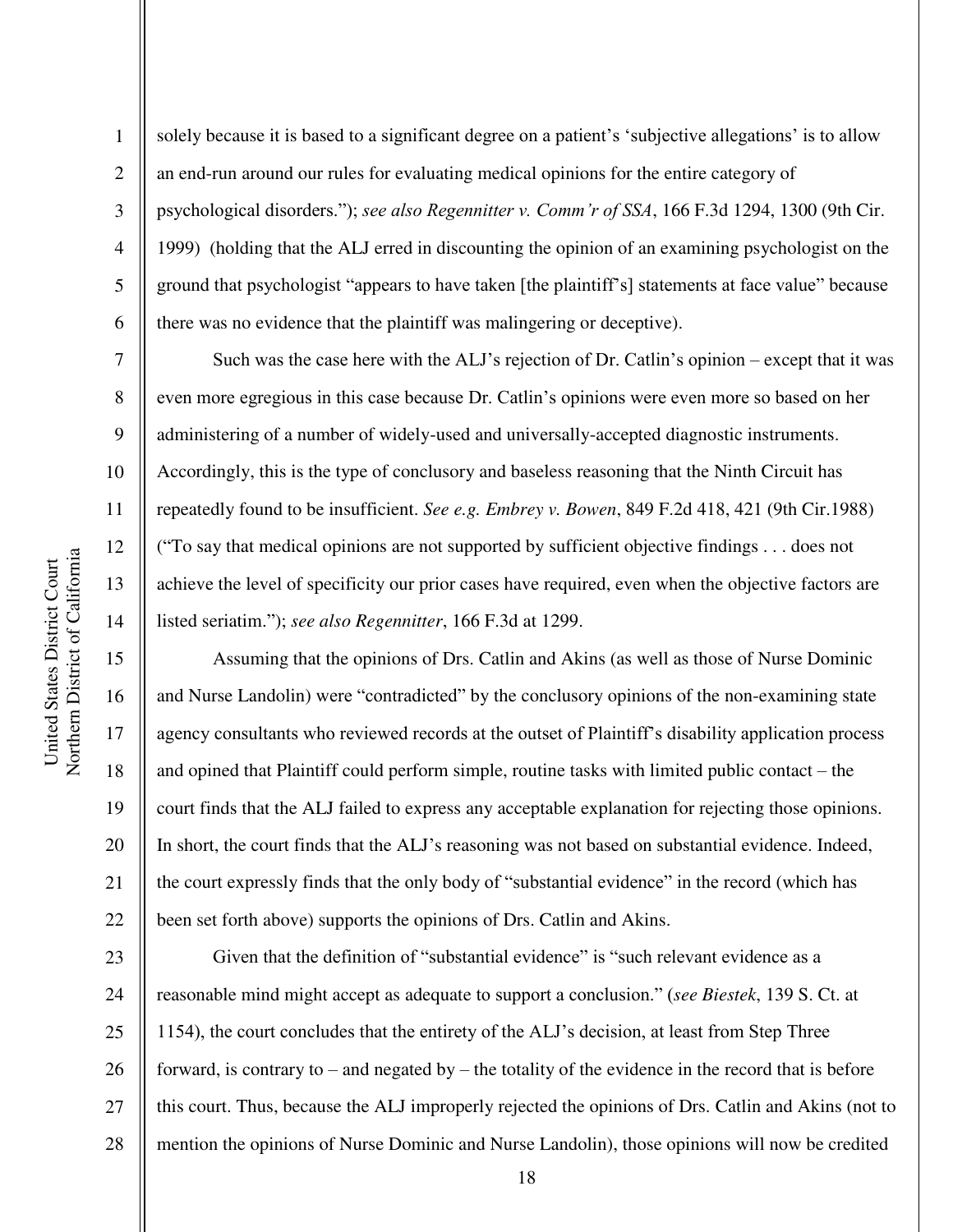2

3

4

5

6

7

8

9

10

11

12

13

14

15

16

17

18

19

20

21

22

23

as true as a matter of law. *See Lester*, 81 F.3d at 834 ("[w]here the Commissioner fails to provide adequate reasons for rejecting the opinion of a treating or examining physician, we credit that opinion as a matter of law."); *see also Benecke*, 379 F.3d at 594 ("Because the ALJ failed to provide legally sufficient reasons for rejecting Benecke's testimony and her treating physicians' opinions, we credit the evidence as true.").

#### **Nature of Remand**

The decision whether to remand for further proceedings or for payment of benefits generally turns on the likely utility of further proceedings. *Carmickle v. Comm'r, SSA*, 533 F.3d 1155, 1169 (9th Cir. 2008). A district court may "direct an award of benefits where the record has been fully developed and where further administrative proceedings would serve no useful purpose." *Smolen*, 80 F.3d at 1292. The Court of Appeals for the Ninth Circuit has established a three-part test "for determining when evidence should be credited and an immediate award of benefits directed." *Harman v. Apfel*, 211 F.3d 1172, 1178 (9th Cir. 2000). Remand for an immediate award of benefits is appropriate when: (1) the ALJ has failed to provide legally sufficient reasons for rejecting such evidence; (2) there are no outstanding issues that must be resolved before a determination of disability can be made; and, (3) it is clear from the record that the ALJ would be required to find the claimant disabled were such evidence credited. *Id*. The second and third prongs of the test often merge into a single question; that is, whether the ALJ would have to award benefits if the case were remanded for further proceedings. *Id*. at 1178 n.2; *see also Garrison v. Colvin*, 759 F.3d 995, 1021-23 (9th Cir. 2014) (when all three conditions of the credit-as-true rule are satisfied, and a careful review of the record discloses no reason to seriously doubt that a claimant is, in fact, disabled, a remand for a calculation and award of benefits is required).

24 25 26 27 28 In light of the above-discussed and improperly discredited medical opinion evidence, it is abundantly clear to the court that Plaintiff has in fact been disabled since her alleged onset date, and it is equally clear that further administrative proceedings would be useless because no further record development is necessary as the ALJ would be required to find Plaintiff disabled on remand based on the evidence and opinions that have been herein credited as true. Viewed through the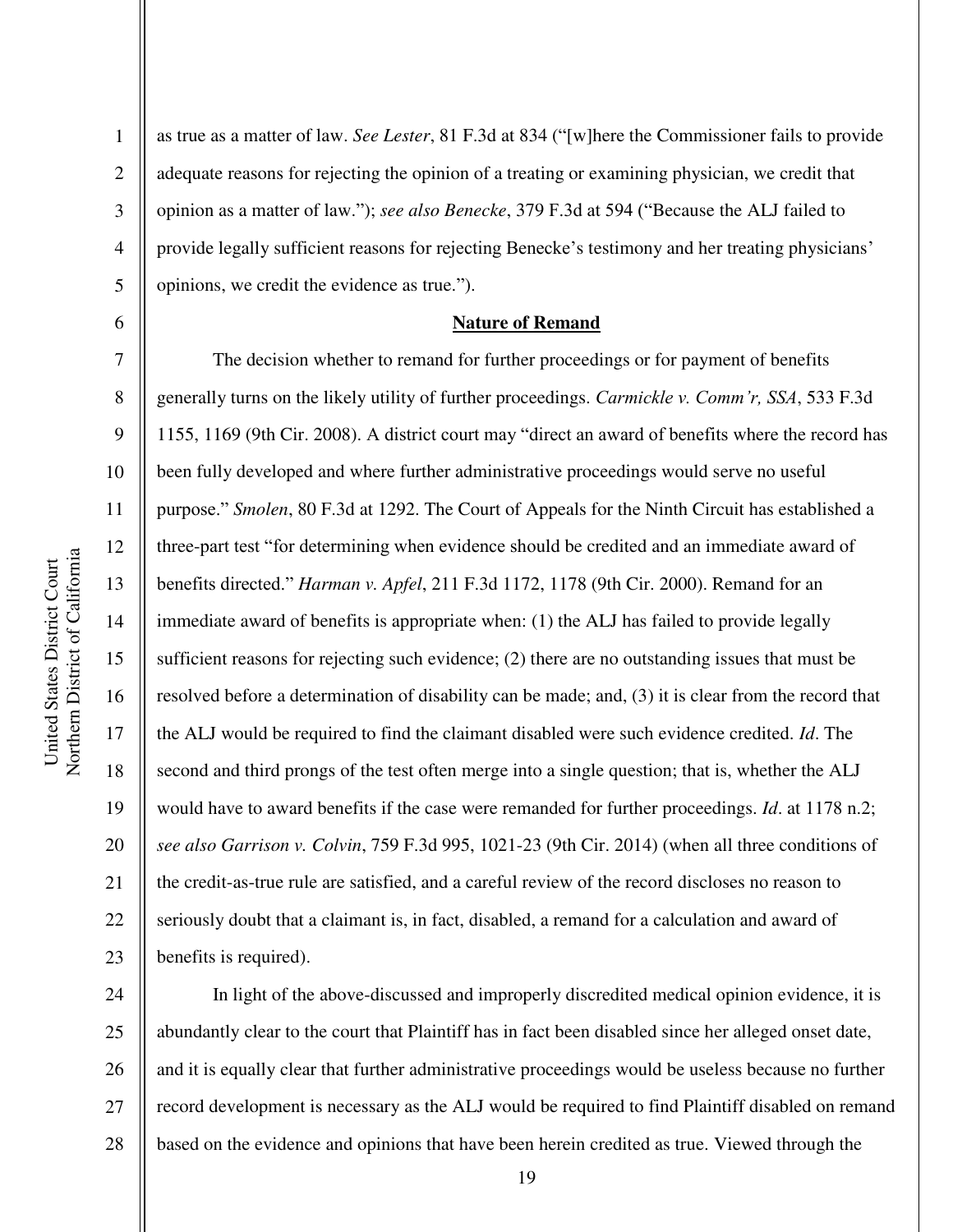1 2 3 4 5 6 7 8 9 10 11 12 13 14 15 16 lens of Dr. Catlin's opinions, Plaintiff's host of mental impairments clearly *equals* (if not meets) the severity of the criteria for listing-level intellectual disability (Listing 12.05(A) or (B)) given the evidence of significantly sub-average intellectual functioning (*i.e.*, Plaintiff's FSIQ score of 57), as well as the significant evidence of Plaintiff's deficits in adaptive functioning manifested by her dependence on others for even the most basic personal needs, and the evidence indicating an onset prior to the age of 22 (which the court sees in Plaintiff's inability to finish school and her inability to ever attain even rudimentary academic skills – such as reading, writing, and arithmetic). *See* 20 C.F.R., Part 404, Subpt. P, Appx. 1, § 12.05 (wherein either Subpart (A) or Subpart (B) must be satisfied). The court finds that on remand, once Dr. Catlin's findings and opinions are given proper effect, the ALJ would be required to find that Plaintiff's intellectual disorder *at least* equals, if not meets, the requirements under either Subpart A or Subpart B of Listing 12.05. Alternatively, for the reasons expressed "to a medical certainty" by Dr. Akins (as set forth above), which the court does not need to repeat, the court finds that on remand, the ALJ would also be required to find that Plaintiff's conditions meet or equal the requirements of Listings 12.02 [neurocognitive disorders], 12.04 [depressive or bipolar and related disorders] and 12.15 [trauma and stressor-related disorders].

17 18 19 20 21 22 23 24 Putting aside the listings at Step Three, there is no disputing the fact that the evidence that has herein been herein credited as true would necessitate a disability finding during the formulation of the RFC as well because it is abundantly clear that Plaintiff retains no residual functioning capacity to perform in the workplace at all for the reasons expressed so clearly in Dr. Catlin's report – reasons which were confirmed and corroborated by the statements of Nurses Dominic and Landolin, as well as by the overwhelming bulk of the medical evidence on record, all of which was further bolstered by the concurring opinion of the ALJ's own medical expert, Dr. Akins.

25 26 27 28 And, lastly, even if one were to put aside the listings at Step Three, as well as the ALJ's flawed formulation of the RFC, it is still equally clear that on remand the ALJ would be required to find Plaintiff disabled at Step Five based on the testimony of the VE. As mentioned above, the VE testified that missing more than 1 workday per month on a regular basis (*see* AR at 77) or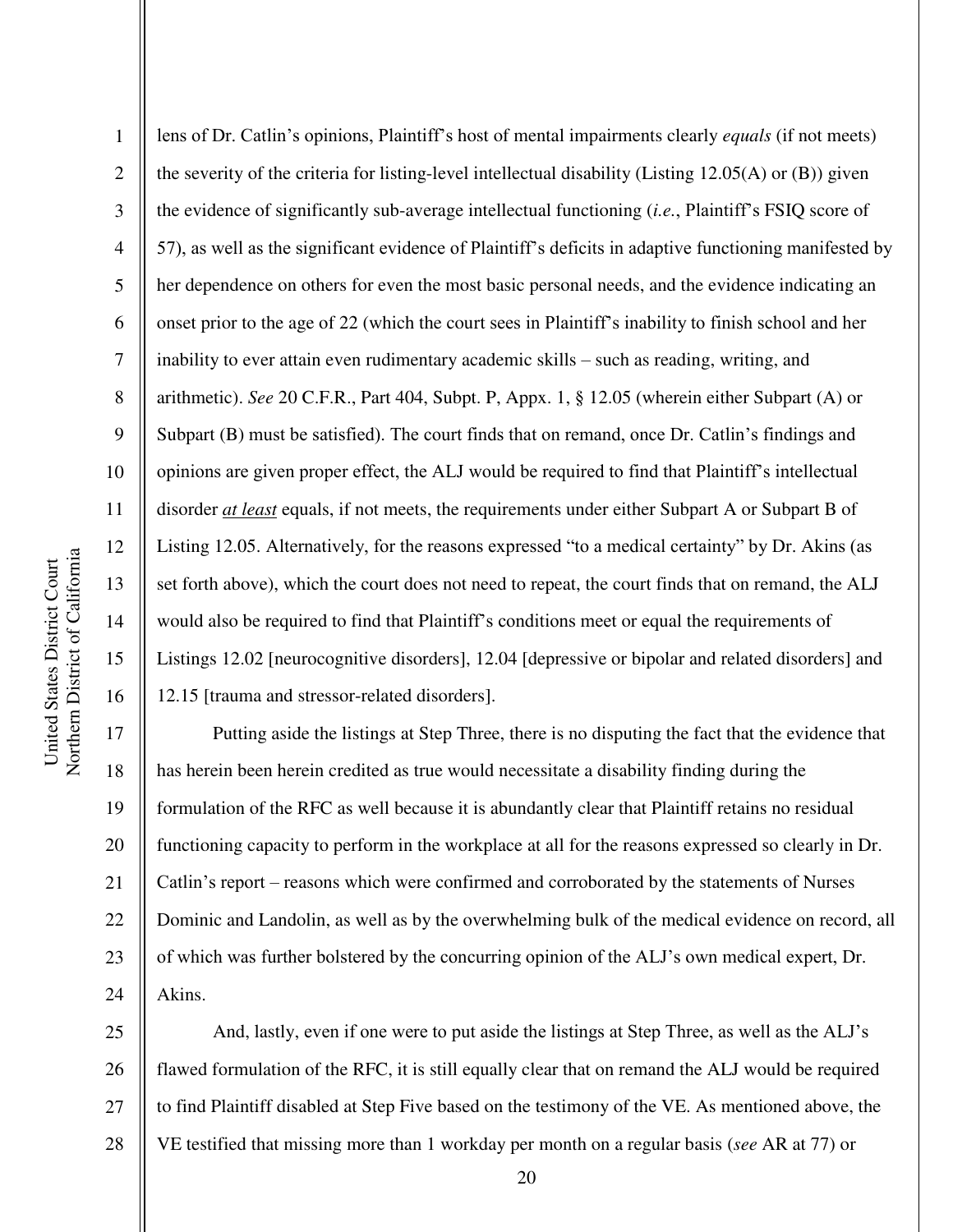1 2 3 4 5 6 7 8 being consistently off-task as little as 10% of the time (*id*. at 78) would render someone unemployable. Dr. Catlin found that Plaintiff would be absent from work more than four days per month (*see id*. at 510); Nurse Dominic also opined that Plaintiff would be absent more than four days per month and that when she was not absent, she would be off-task more than 30% of the time (*see id*. at 1056-57); and, Nurse Landolin opined that Plaintiff would be absent at least 2 days per month, while being off-task at least 20% of the time when not absent (*see id*. at 1062). Consequently, under any of these opinions – let alone all of them – the ALJ would also be required to find Plaintiff disabled at Step Five based on the testimony of the VE.

9 10 11 12 13 14 15 16 17 18 19 20 21 At this juncture, it should be noted that in cases where each of the credit-as-true factors is met, it is generally only in "rare instances" where a review of the record as a whole gives rise to a "serious doubt as to whether the claimant is actually disabled." *Revels*, 874 F.3d at 668 n.8 (citing *Garrison*, 759 F.3d at 1021). This is not one of those "rare instances," as the record leaves no room to doubt that Plaintiff has in fact been disabled since her alleged onset date, if not much earlier. Needlessly remanding a disability claim for further unnecessary proceedings would only delay much needed income for claimants such as Plaintiff who are unable to work and who are entitled to benefits; doing so would in turn subject them to "tremendous financial difficulties while awaiting the outcome of their appeals and proceedings on remand." *Varney v. Sec'y of Health & Human Servs.*, 859 F.2d 1396, 1398 (9th Cir. 1988). The court finds that the ALJ's unsupported conclusions in this case were thoroughly negated by the overwhelming weight of the record evidence which conclusively and convincingly established Plaintiff's disability such that no further inquiry is necessary.

23

//

//

//

//

22

- 24
- 25
- 26 //
- 27 //
- 28 //